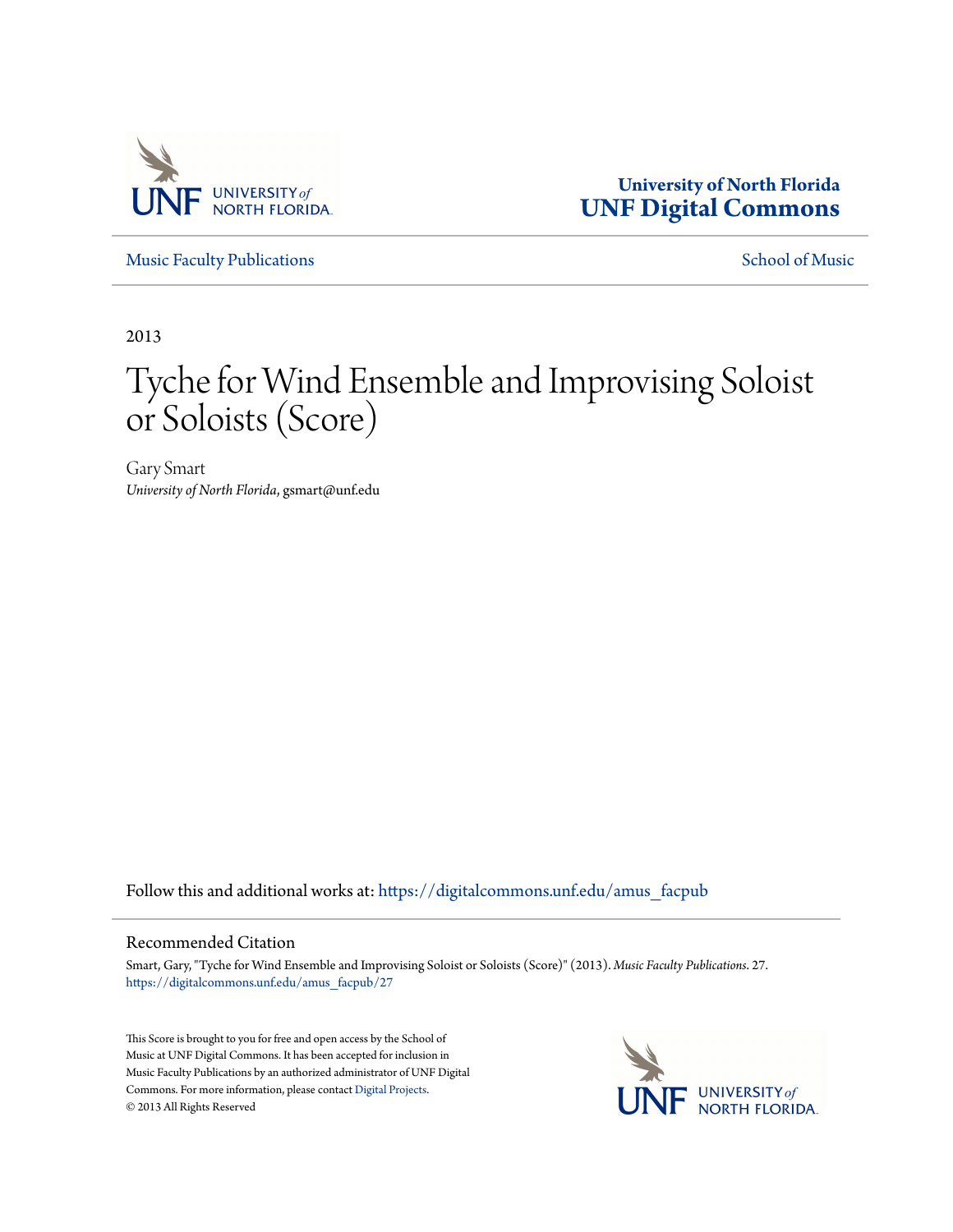

to Dr. Gordon Brock and the UNF Wind Symphony

# Tyche

for wind ensemble and improvising soloist or soloists

Gary Smart

©2013 Gary Smart

Score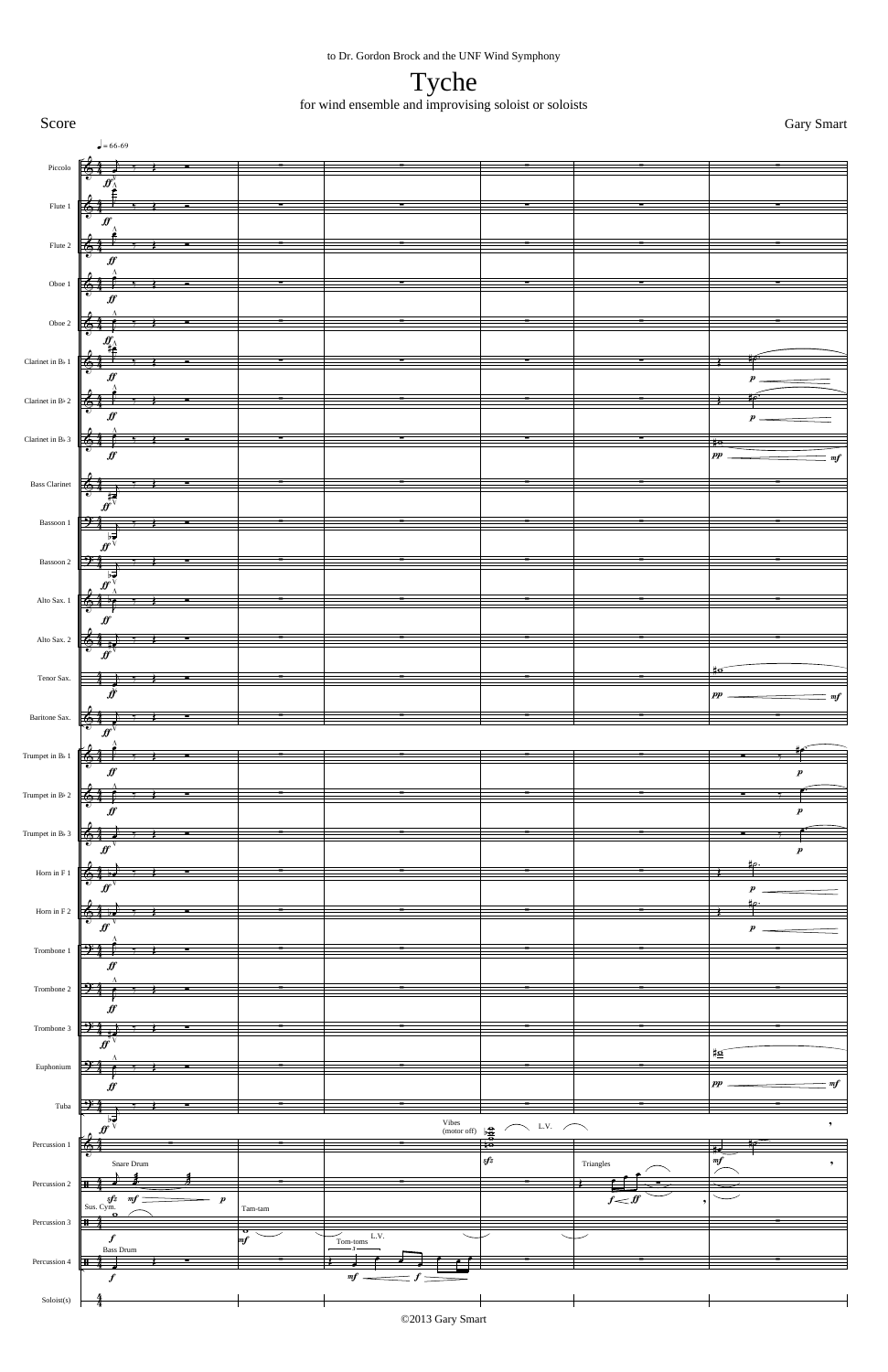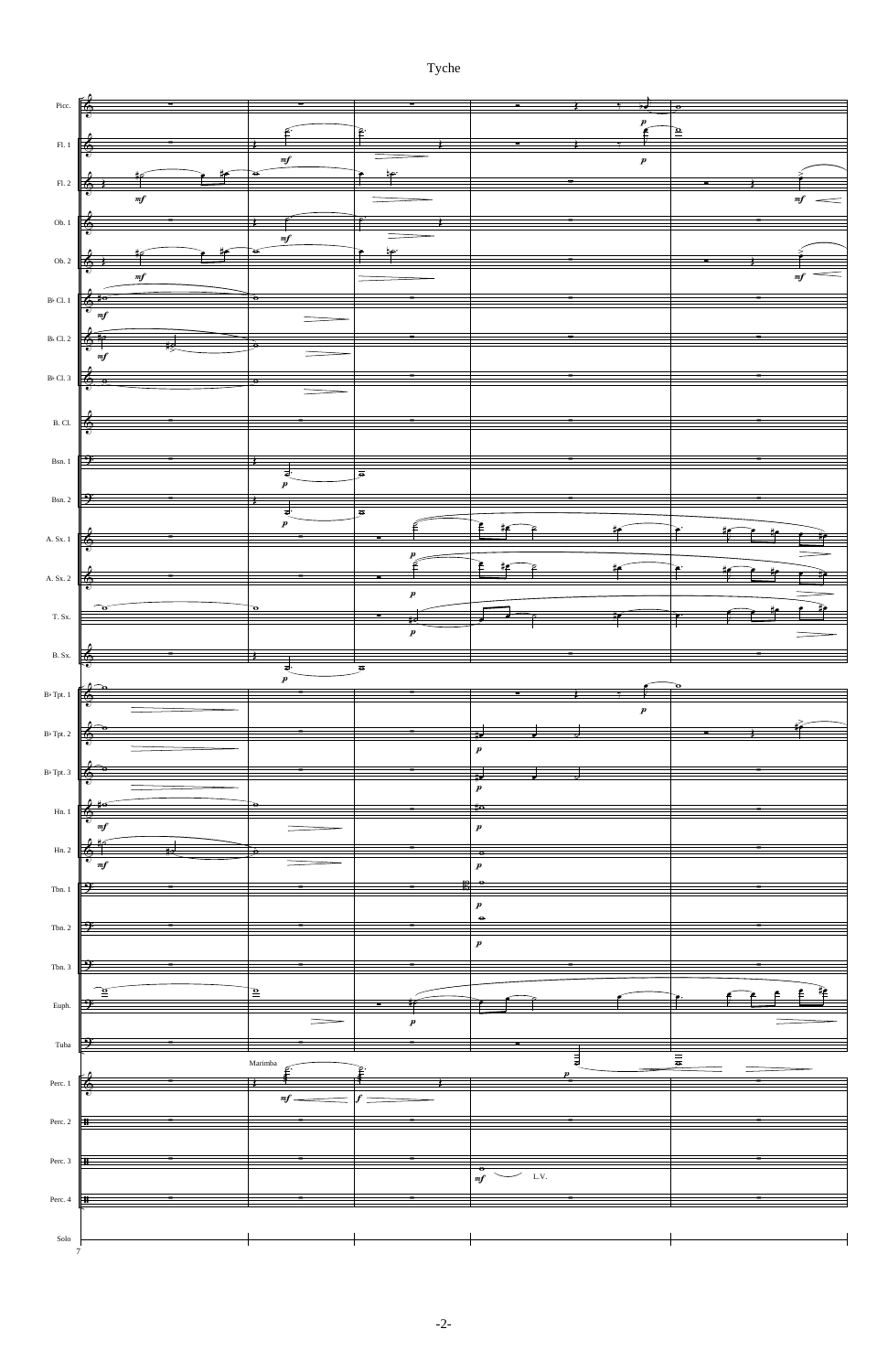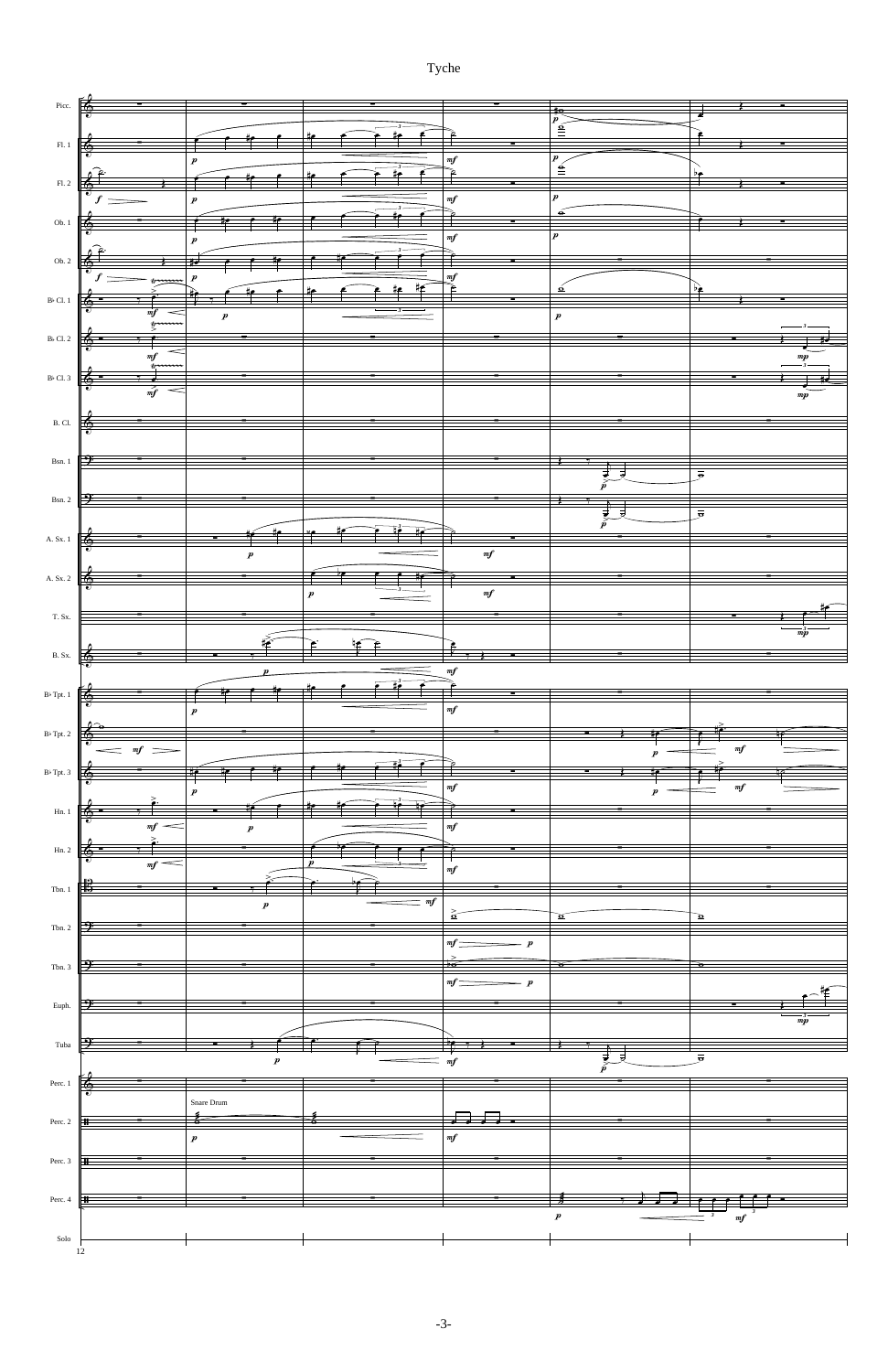![](_page_4_Figure_1.jpeg)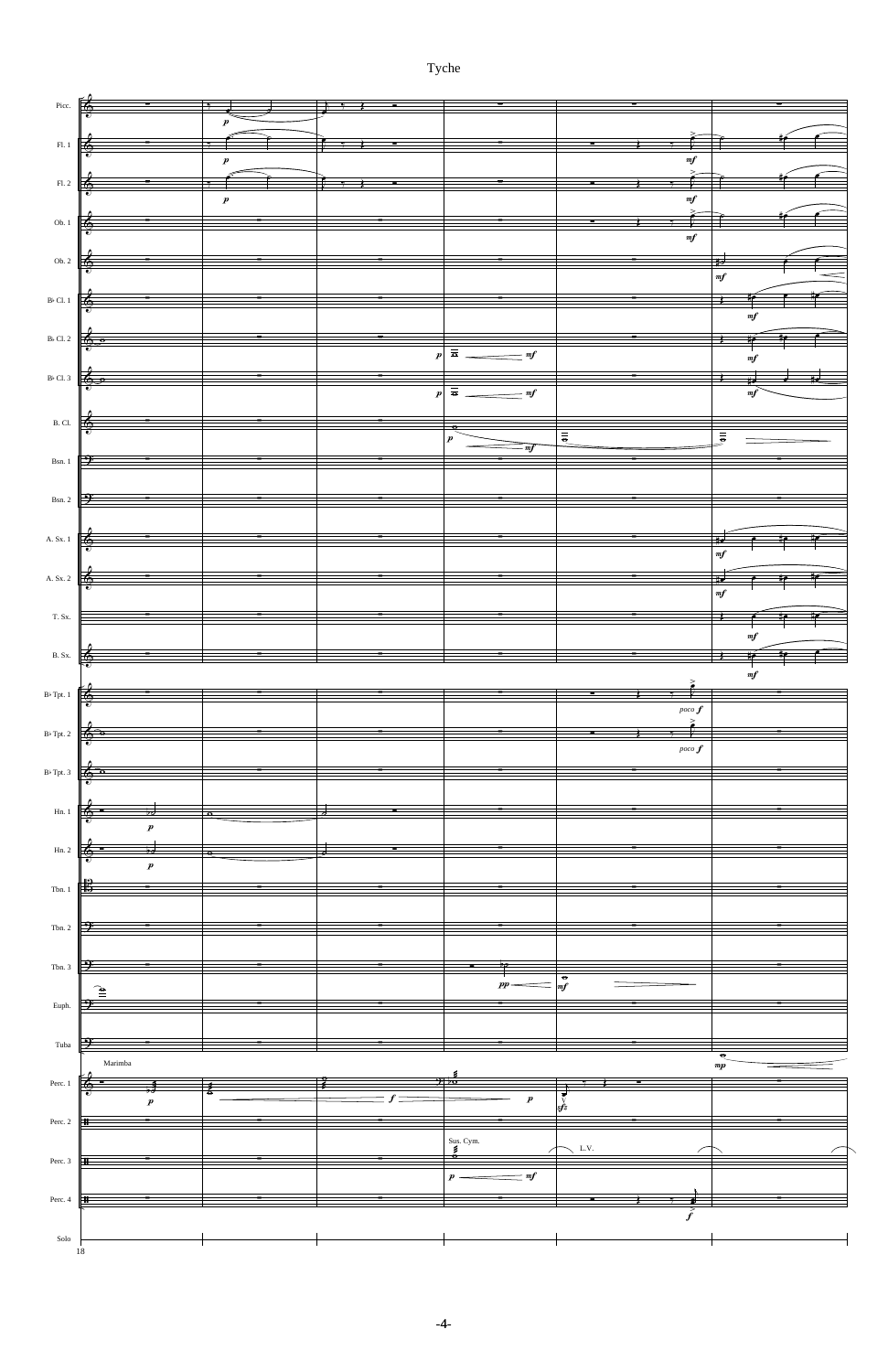![](_page_5_Figure_2.jpeg)

**Rhythmic, energetic**

![](_page_5_Figure_0.jpeg)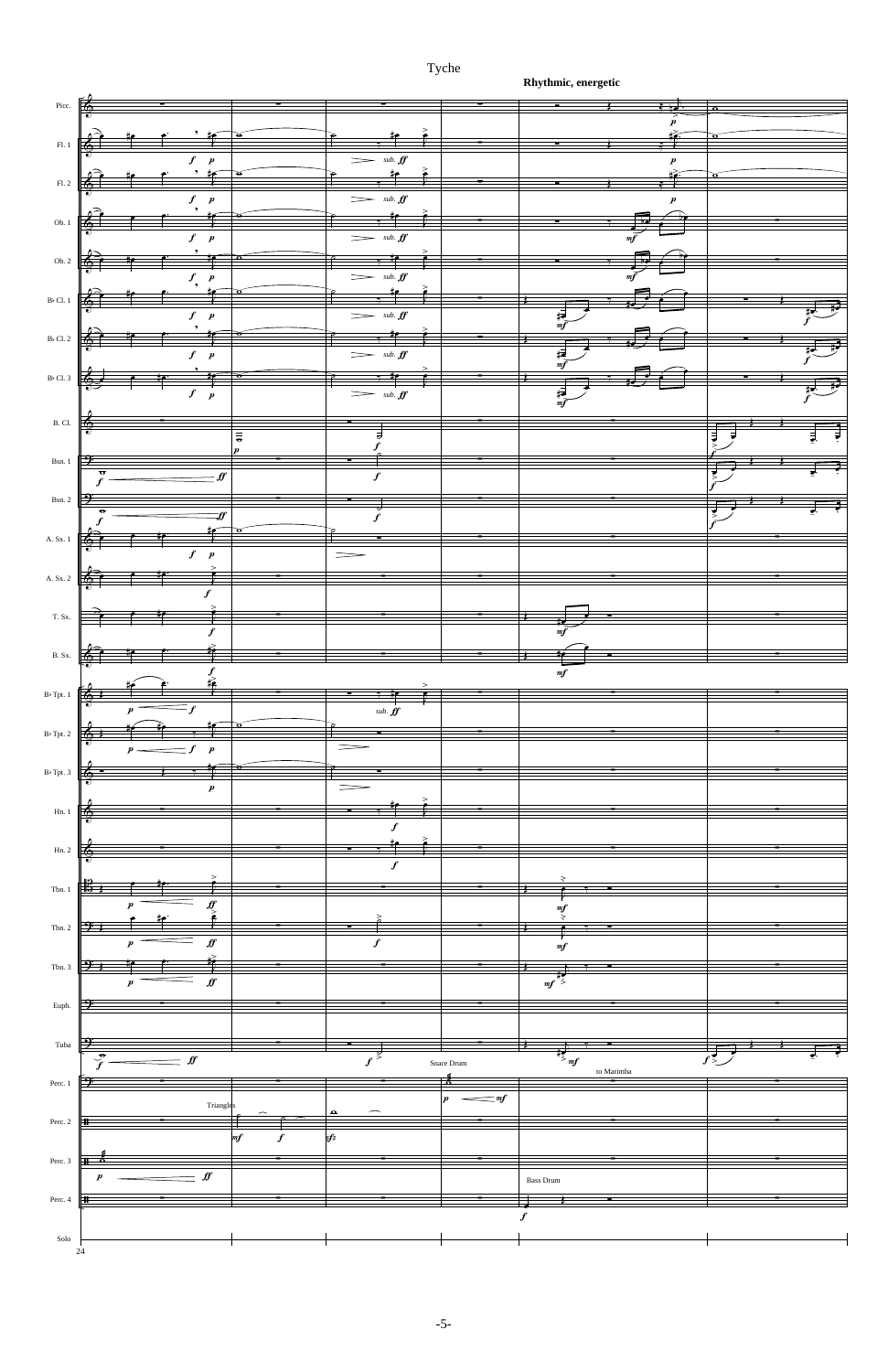![](_page_6_Figure_1.jpeg)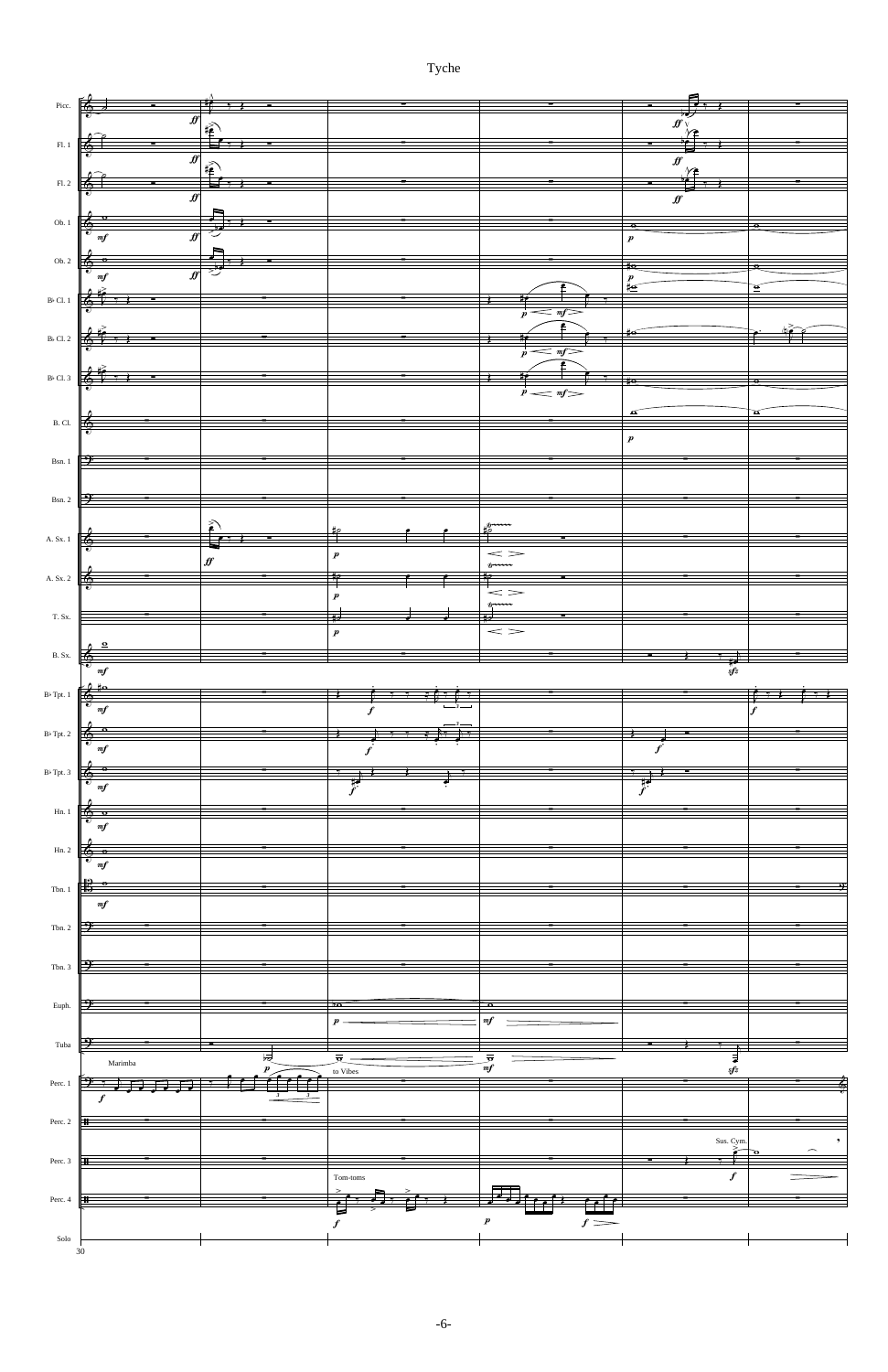![](_page_7_Figure_1.jpeg)

![](_page_7_Figure_0.jpeg)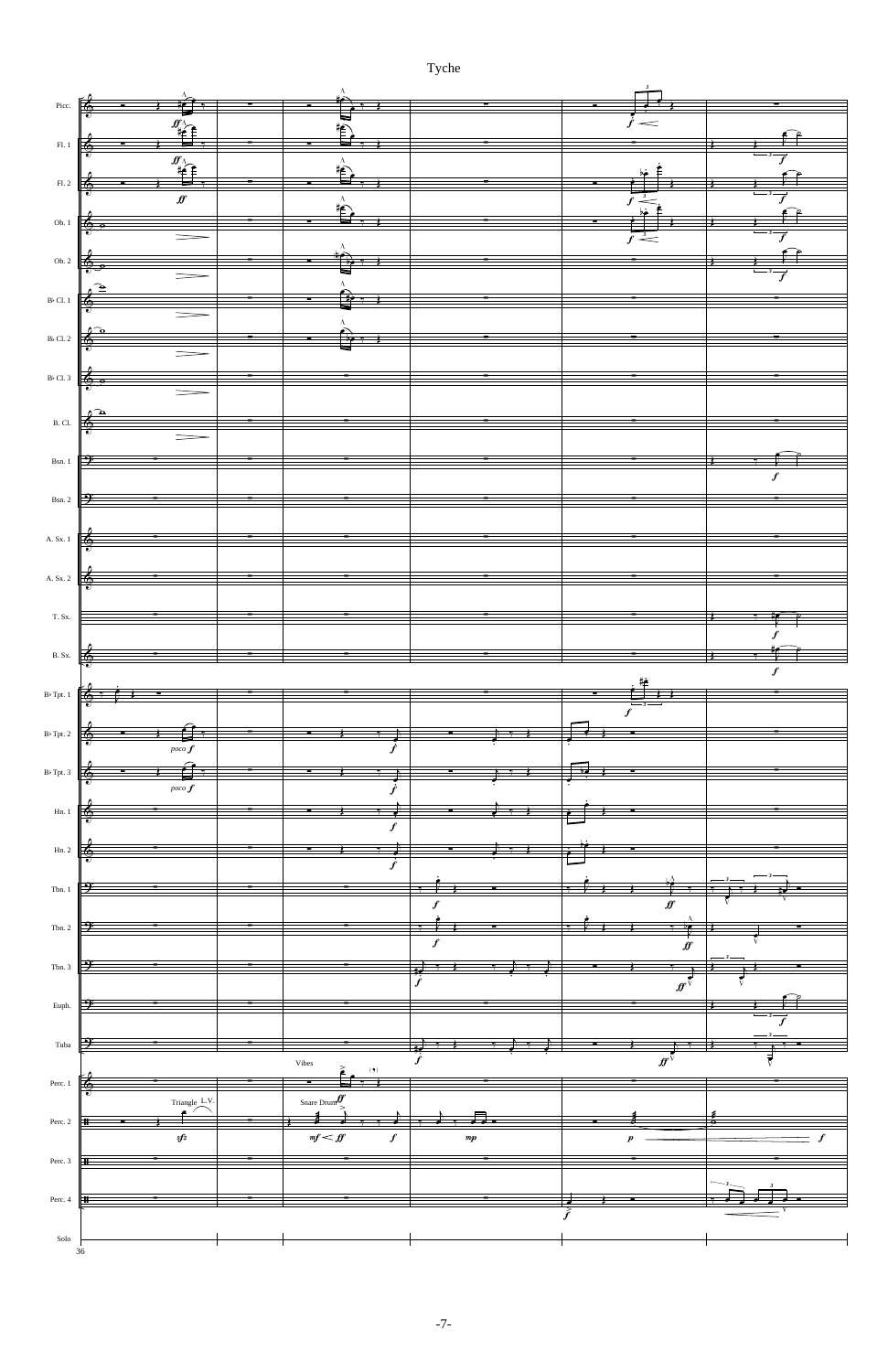![](_page_8_Figure_0.jpeg)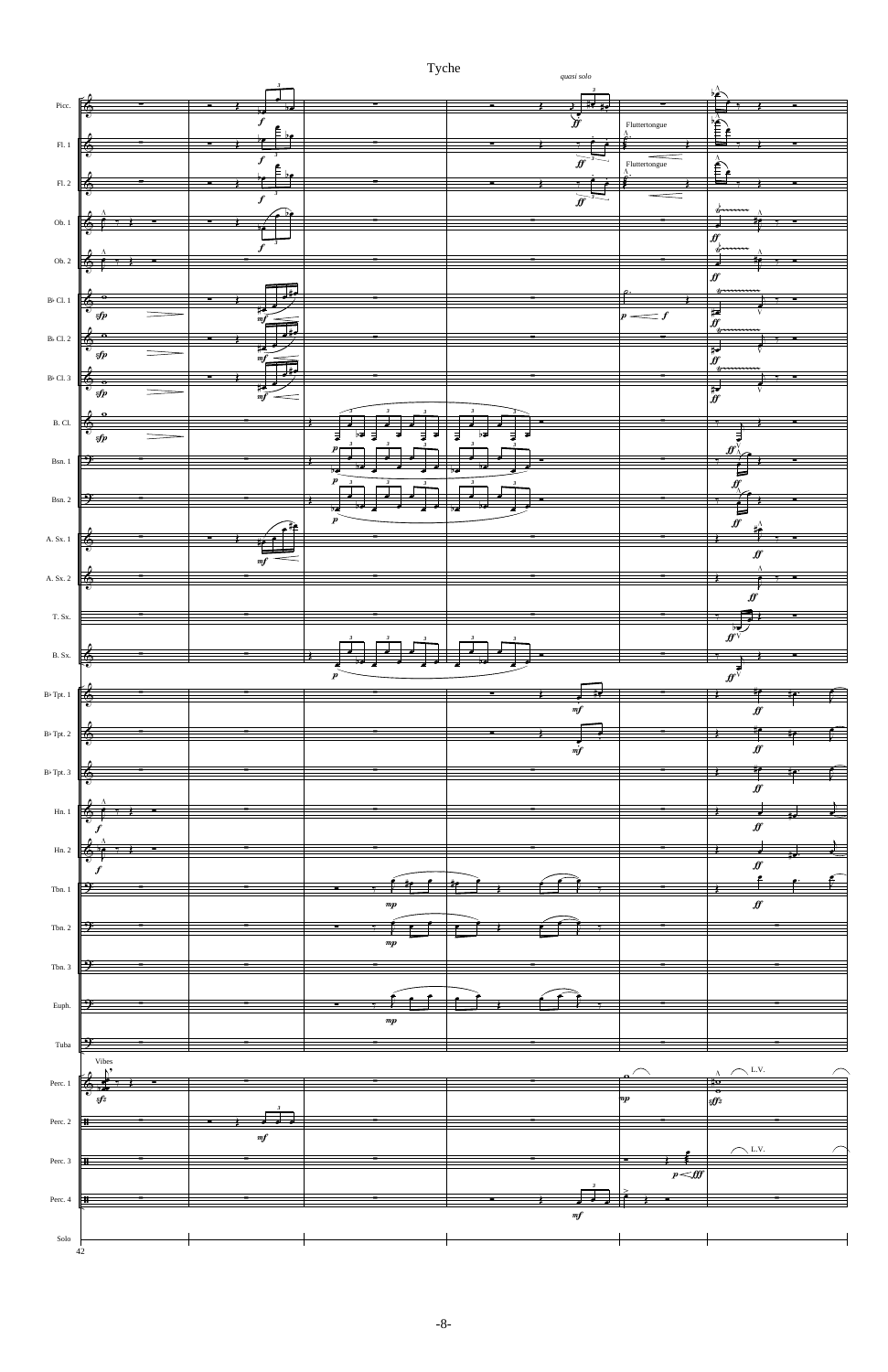![](_page_9_Figure_0.jpeg)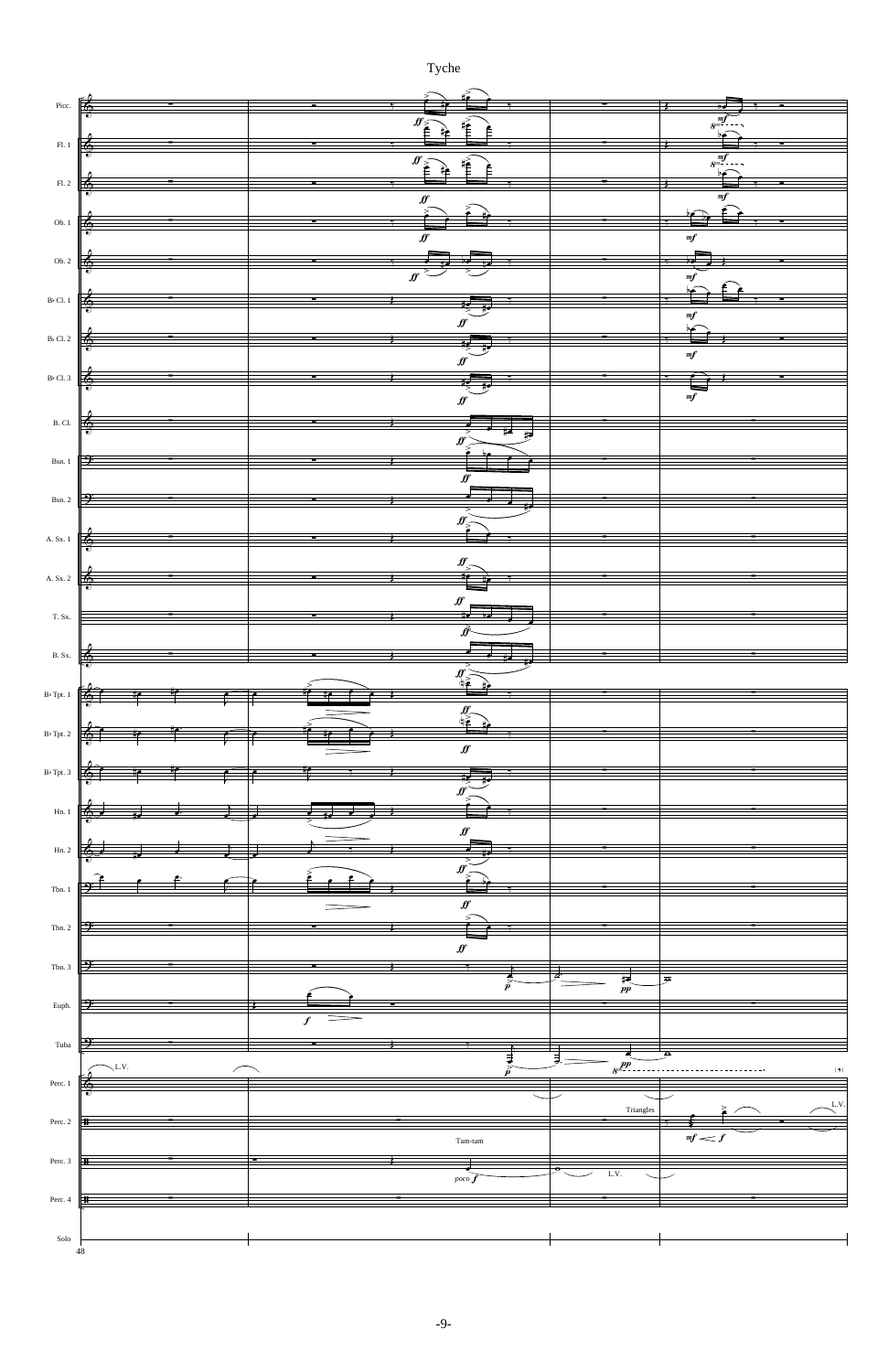![](_page_10_Figure_1.jpeg)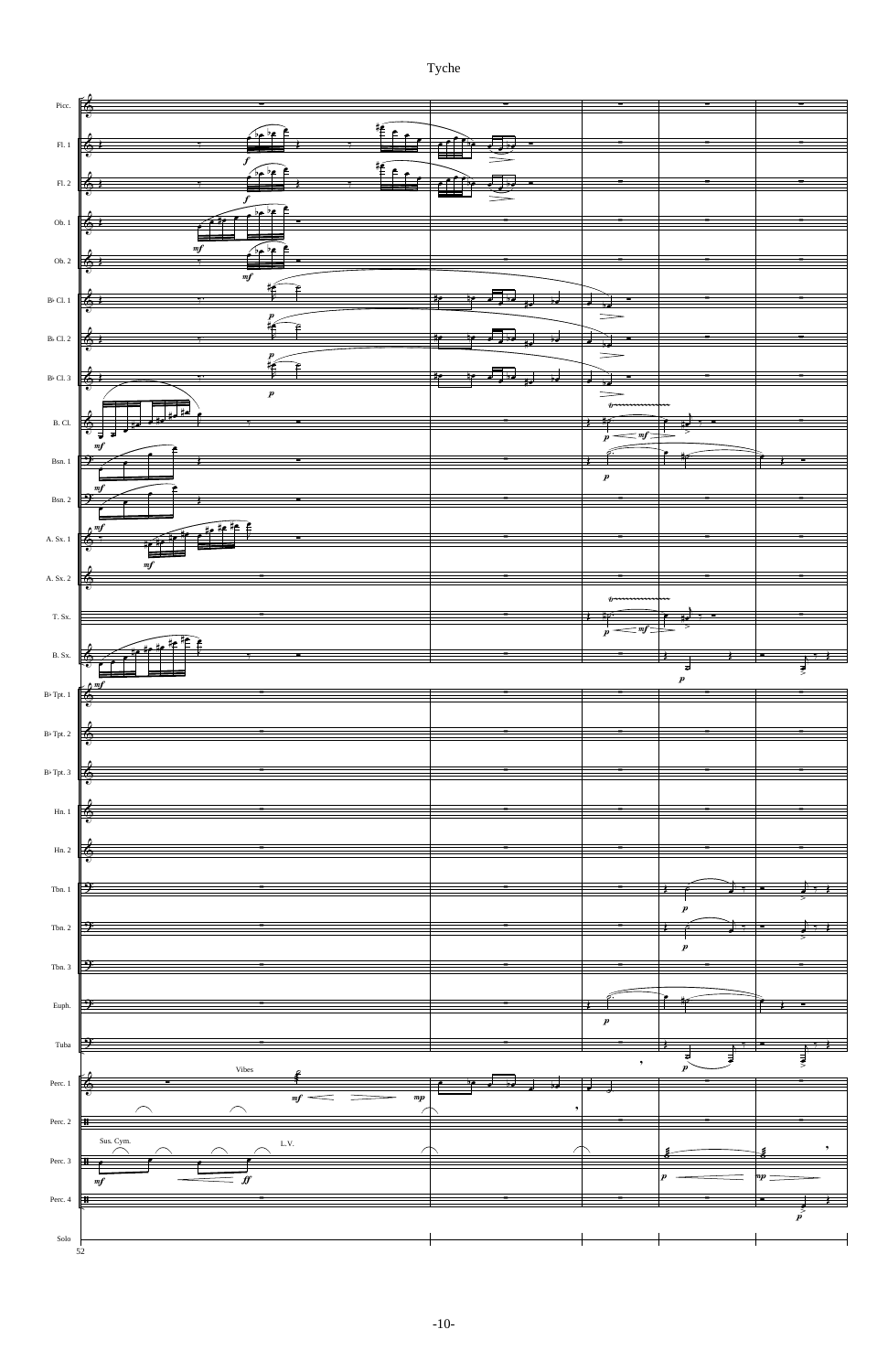![](_page_11_Figure_2.jpeg)

*quasi solo*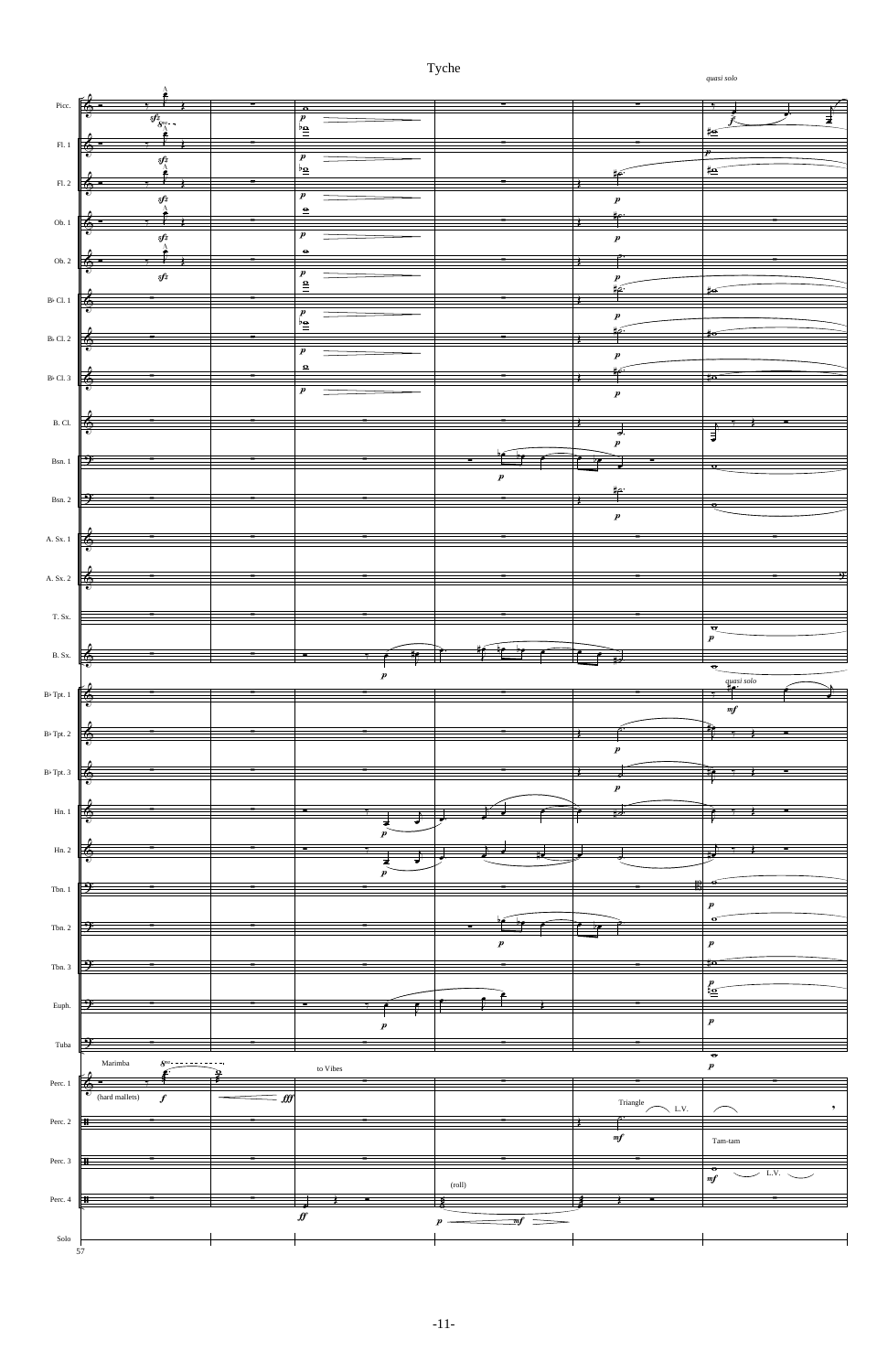![](_page_12_Figure_1.jpeg)

![](_page_12_Figure_0.jpeg)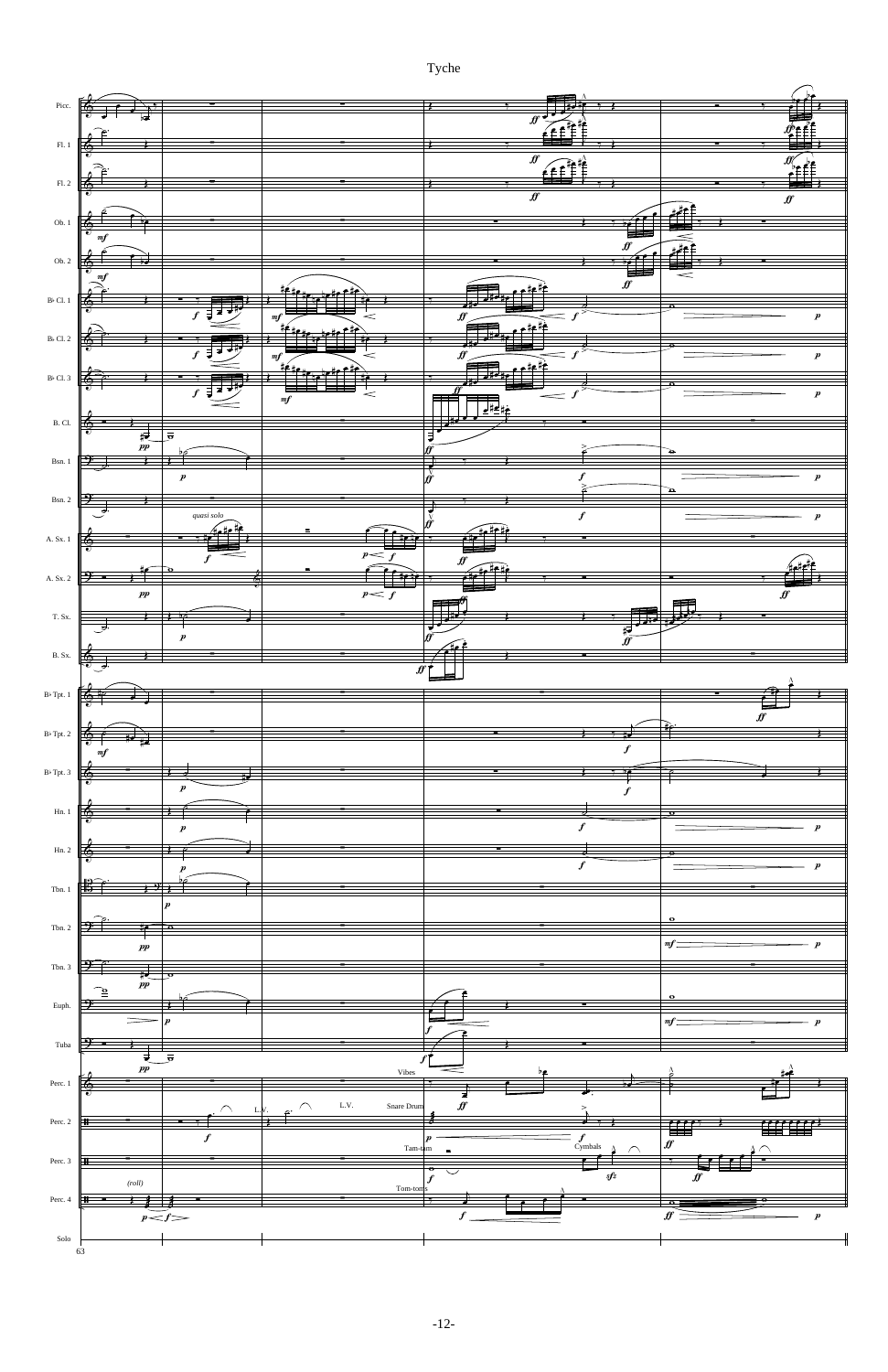Tbn. 3

∑

∑

 $\overline{A}$ œ

#œ  $\frac{1}{2}$ 

![](_page_13_Figure_0.jpeg)

∑

 $\rightarrow$ 

![](_page_13_Figure_2.jpeg)

 $\sharp$ 

f

 $\frac{1}{2}$   $\frac{1}{2}$   $\frac{1}{2}$   $\frac{1}{2}$   $\frac{1}{2}$ 

<sup>&</sup>gt; ‰ ‰ <sup>j</sup>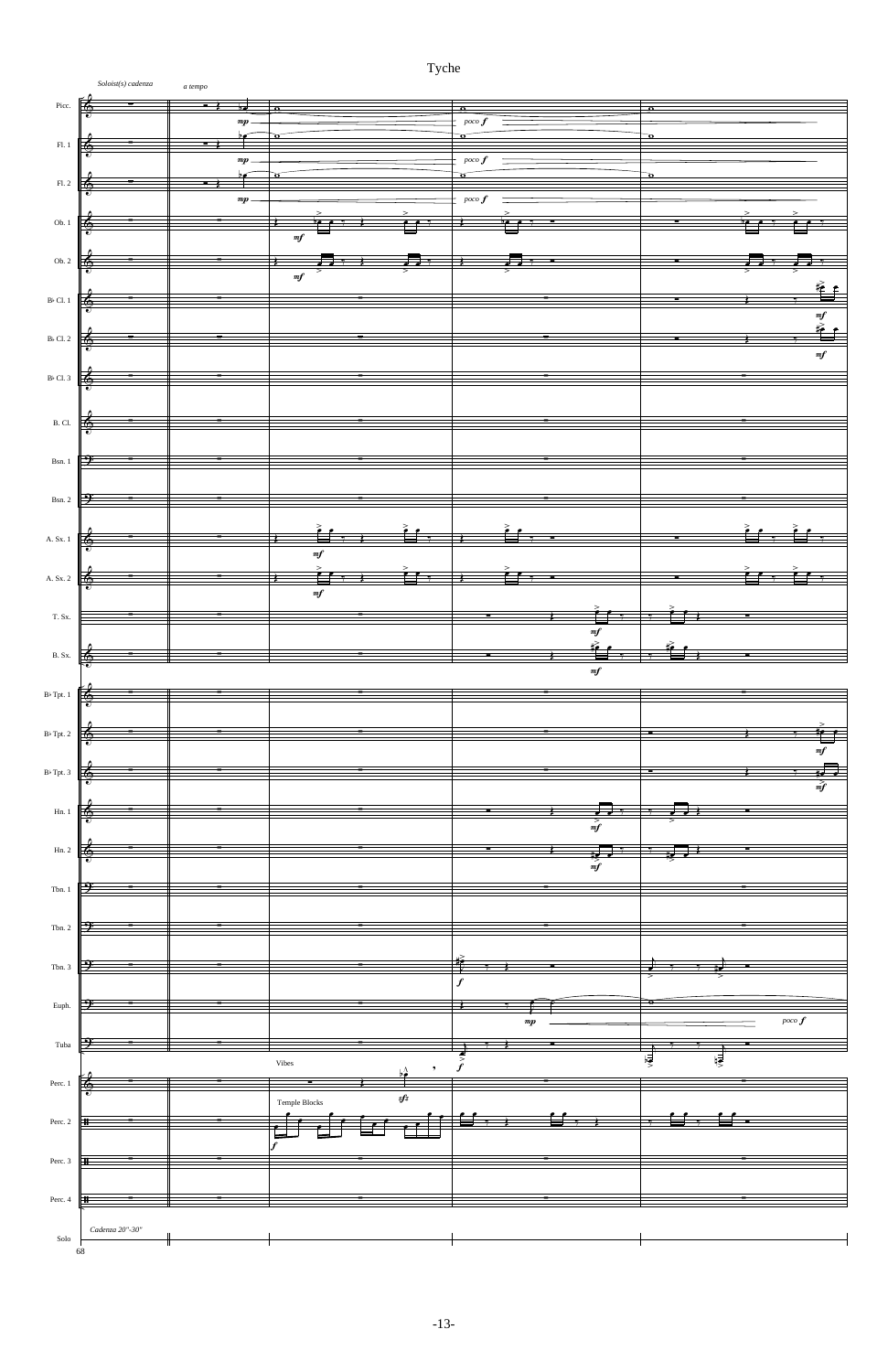![](_page_14_Figure_1.jpeg)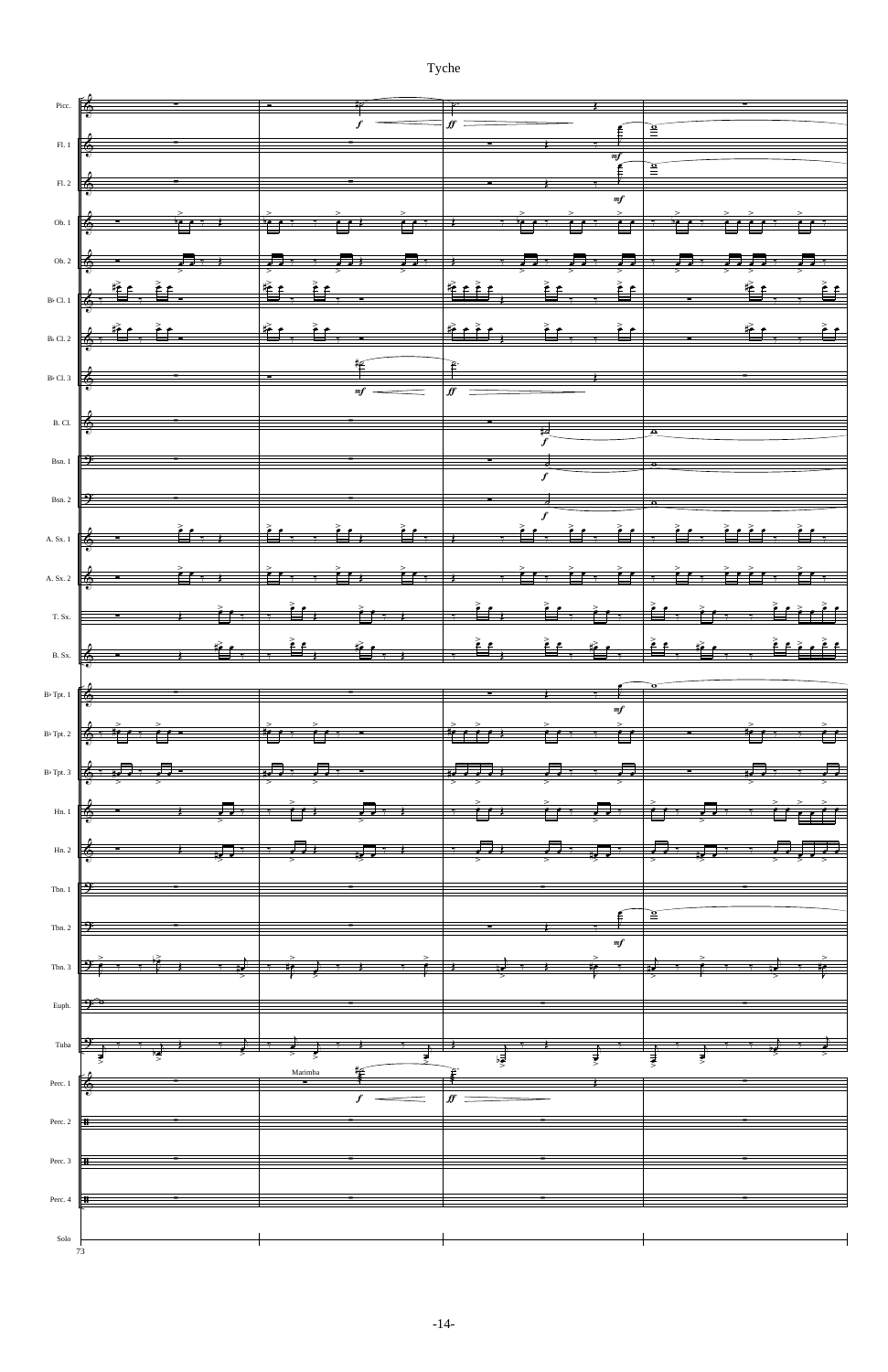![](_page_15_Figure_0.jpeg)

![](_page_15_Figure_2.jpeg)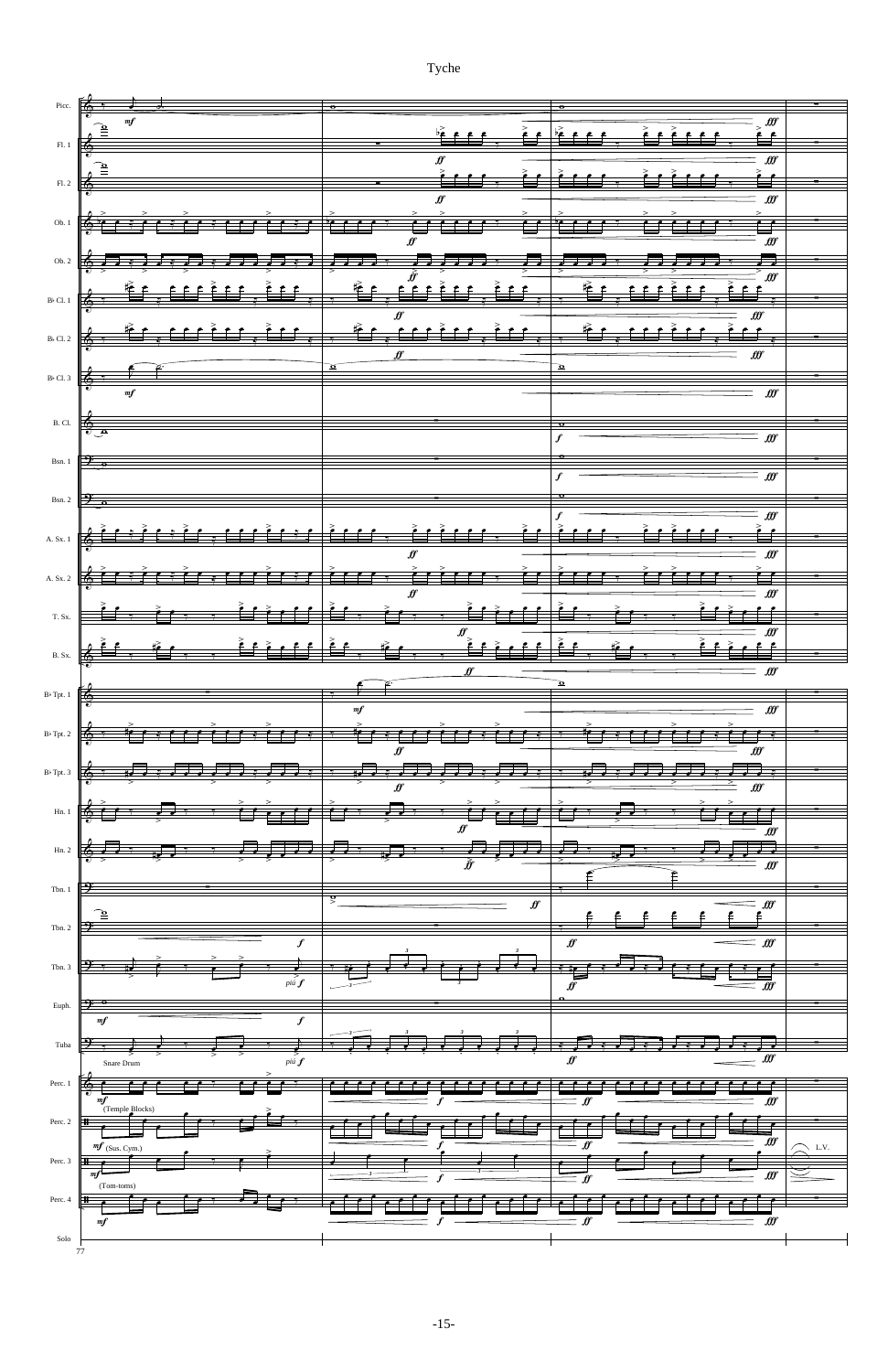![](_page_16_Figure_2.jpeg)

| Picc.                                    | Е¢                                                     |                                                          |                                       |              |                                                  | $\sim$                                                                                                                                                                                                                                                                                                                                                                                                                |
|------------------------------------------|--------------------------------------------------------|----------------------------------------------------------|---------------------------------------|--------------|--------------------------------------------------|-----------------------------------------------------------------------------------------------------------------------------------------------------------------------------------------------------------------------------------------------------------------------------------------------------------------------------------------------------------------------------------------------------------------------|
|                                          |                                                        | $\boldsymbol{pp}$                                        |                                       |              | $\boldsymbol{ppp}$                               | $\frac{1}{\sqrt{1-\frac{1}{1-\frac{1}{1-\frac{1}{1-\frac{1}{1-\frac{1}{1-\frac{1}{1-\frac{1}{1-\frac{1}{1-\frac{1}{1-\frac{1}{1-\frac{1}{1-\frac{1}{1-\frac{1}{1-\frac{1}{1-\frac{1}{1-\frac{1}{1-\frac{1}{1-\frac{1}{1-\frac{1}{1-\frac{1}{1-\frac{1}{1-\frac{1}{1-\frac{1}{1-\frac{1}{1-\frac{1}{1-\frac{1}{1-\frac{1}{1-\frac{1}{1-\frac{1}{1-\frac{1}{1-\frac{1}{1-\frac{1}{1-\frac{1}{1-\frac{1}{1-\frac{1}{1-\$ |
| $\rm Fl.$ $1$                            | $\bm{\bm{\phi}}$                                       | $E \triangle E$                                          |                                       |              | $F$ $F$ $F$                                      | f                                                                                                                                                                                                                                                                                                                                                                                                                     |
|                                          | ℯ                                                      | $\boldsymbol{pp}$                                        |                                       |              | $\boldsymbol{ppp}$<br>$rac{1}{\sqrt{2}}$         | $\begin{array}{c}\n\overline{\textbf{f}\textbf{f}\textbf{f}}\\ \n\overline{\textbf{s}}^{\text{pa}}_{\text{BA}}\\ \overline{\textbf{s}}^{\text{ba}}_{\text{BA}}\textbf{f}\textbf{f}}\n\end{array}$                                                                                                                                                                                                                     |
| F1.2                                     | <br>$\overline{\bullet}$                               | $\frac{1}{\sqrt{2}}$                                     |                                       |              |                                                  |                                                                                                                                                                                                                                                                                                                                                                                                                       |
|                                          |                                                        | $\boldsymbol{pp}$                                        |                                       |              | $\boldsymbol{ppp}$                               | $f\hspace{-0.1cm}f\hspace{-0.1cm}f$                                                                                                                                                                                                                                                                                                                                                                                   |
| Ob. $\boldsymbol{1}$                     | Œ<br>$\bullet$                                         |                                                          | m f                                   |              |                                                  | $f\!f\!f$                                                                                                                                                                                                                                                                                                                                                                                                             |
| Ob. $2$                                  | ⊕                                                      |                                                          |                                       |              |                                                  |                                                                                                                                                                                                                                                                                                                                                                                                                       |
|                                          |                                                        |                                                          | mf                                    |              |                                                  | $\overline{f\hspace{-.1em}f\hspace{-.1em}f\hspace{-.1em}f}$                                                                                                                                                                                                                                                                                                                                                           |
| $\rm B\!\!\flat$ Cl. 1                   | Ģ                                                      |                                                          |                                       |              | $\ast \bullet \bullet \bullet \ast$              | $\overline{f\hspace{-0.1cm}f\hspace{-0.1cm}f}$                                                                                                                                                                                                                                                                                                                                                                        |
|                                          |                                                        | $\boldsymbol{pp}$                                        |                                       |              | ppp                                              |                                                                                                                                                                                                                                                                                                                                                                                                                       |
| $\rm B\!\flat$ Cl. 2                     | $\circ$                                                | $\boldsymbol{pp}$                                        | mf                                    |              | $\Box$<br>$\boldsymbol{ppp}$                     | $\overline{f\hspace{-.1em}f\hspace{-.1em}f\hspace{-.1em}f}$                                                                                                                                                                                                                                                                                                                                                           |
| $\rm B \flat$ Cl. 3                      |                                                        | t.                                                       |                                       |              | $\overline{1}$ , $\overline{1}$ , $\overline{1}$ |                                                                                                                                                                                                                                                                                                                                                                                                                       |
|                                          | $\bigcirc$                                             | $\boldsymbol{pp}$                                        | D<br>mf                               |              | $\boldsymbol{ppp}$                               | $f\hspace{-0.1cm}f\hspace{-0.1cm}f$                                                                                                                                                                                                                                                                                                                                                                                   |
| $\, {\bf B} . \, {\bf Cl} . \,$          |                                                        |                                                          |                                       |              |                                                  |                                                                                                                                                                                                                                                                                                                                                                                                                       |
|                                          | ⊕                                                      | 77 77 77 77 7                                            |                                       |              | 蘋蘋                                               | $\begin{array}{c}\n\hline\n\end{array}\n\begin{array}{c}\n\hline\n\end{array}\n\end{array}$                                                                                                                                                                                                                                                                                                                           |
| <b>Bsn.</b> 1                            | .,                                                     | $\frac{pp}{\sqrt{2}}$                                    |                                       |              | $\frac{pp}{\pm}$                                 | $\overline{y}$                                                                                                                                                                                                                                                                                                                                                                                                        |
|                                          |                                                        | $\boldsymbol{pp}$                                        |                                       |              | ppp                                              |                                                                                                                                                                                                                                                                                                                                                                                                                       |
| Bsn. $2\,$                               | ⇒                                                      | $\overline{a}$<br>$\overline{\cdot}$<br>↲<br>↴<br>◢<br>↴ |                                       |              |                                                  | $\overrightarrow{xx}$ .                                                                                                                                                                                                                                                                                                                                                                                               |
| A. Sx. $1$                               |                                                        | pp                                                       | A                                     |              |                                                  |                                                                                                                                                                                                                                                                                                                                                                                                                       |
|                                          | <b>√∮</b>                                              |                                                          | $\it mf$                              |              |                                                  | $\overline{f\hspace{-.1em}f\hspace{-.1em}f\hspace{-.1em}f}$                                                                                                                                                                                                                                                                                                                                                           |
| A. Sx. 2                                 | জ                                                      |                                                          | L                                     |              |                                                  | ≝                                                                                                                                                                                                                                                                                                                                                                                                                     |
|                                          |                                                        |                                                          | $\it mf$                              |              |                                                  | £€                                                                                                                                                                                                                                                                                                                                                                                                                    |
| T. Sx.                                   |                                                        | $\pmb{pp}$                                               | $m\!f$                                |              |                                                  | $\overline{f\hspace{-.1em}f\hspace{-.1em}f\hspace{-.1em}f}$                                                                                                                                                                                                                                                                                                                                                           |
| $\mathbf{B}.\ \mathbf{S}\mathbf{x}.$     |                                                        |                                                          |                                       |              |                                                  |                                                                                                                                                                                                                                                                                                                                                                                                                       |
|                                          |                                                        |                                                          |                                       |              |                                                  | $\overline{f\hspace{-.1em}f\hspace{-.1em}f\hspace{-.1em}f}$                                                                                                                                                                                                                                                                                                                                                           |
| $\rm B\!\flat$ Tpt. $1$                  | $\bigcirc$                                             |                                                          |                                       |              |                                                  |                                                                                                                                                                                                                                                                                                                                                                                                                       |
|                                          |                                                        | $\boldsymbol{pp}$                                        | m f                                   |              |                                                  | $\overline{f\hspace{-0.1cm}f\hspace{-0.1cm}f}$                                                                                                                                                                                                                                                                                                                                                                        |
| $\rm B\ensuremath{\,\dot{\rm F}}$ Tpt. 2 | ⊚                                                      |                                                          | m f                                   |              | ppp                                              | $\overline{f\hspace{-.1em}f\hspace{-.1em}f\hspace{-.1em}f}$                                                                                                                                                                                                                                                                                                                                                           |
| $\rm B\!\flat$ Tpt. $3$                  |                                                        |                                                          | $\frac{1}{\sqrt{2}}$                  |              |                                                  |                                                                                                                                                                                                                                                                                                                                                                                                                       |
|                                          | ⊕                                                      |                                                          | $m$ f                                 |              |                                                  | $\overline{\mathit{fff}}$                                                                                                                                                                                                                                                                                                                                                                                             |
| Hn.1                                     | Ģ                                                      |                                                          |                                       |              |                                                  |                                                                                                                                                                                                                                                                                                                                                                                                                       |
|                                          |                                                        |                                                          | $m$ f                                 |              |                                                  | $\overline{f\hspace{-.1em}f\hspace{-.1em}f\hspace{-.1em}f}$                                                                                                                                                                                                                                                                                                                                                           |
| Hn. 2                                    | $\bullet$                                              |                                                          | 10                                    |              |                                                  | $\overline{f\mathcal{F}}$                                                                                                                                                                                                                                                                                                                                                                                             |
| Tbn. 1                                   |                                                        |                                                          | m f                                   |              |                                                  |                                                                                                                                                                                                                                                                                                                                                                                                                       |
|                                          |                                                        |                                                          |                                       |              |                                                  | $\overline{\mathit{ff}}$                                                                                                                                                                                                                                                                                                                                                                                              |
| Tbn. $2$                                 |                                                        |                                                          |                                       |              |                                                  |                                                                                                                                                                                                                                                                                                                                                                                                                       |
|                                          |                                                        |                                                          |                                       |              |                                                  | $\overline{f\hspace{-.1em}f\hspace{-.1em}f\hspace{-.1em}f}$                                                                                                                                                                                                                                                                                                                                                           |
| Tbn. $3$                                 | Ð.                                                     |                                                          |                                       |              |                                                  | $\frac{1}{\sin^2 x}$                                                                                                                                                                                                                                                                                                                                                                                                  |
|                                          |                                                        |                                                          |                                       |              |                                                  |                                                                                                                                                                                                                                                                                                                                                                                                                       |
| Euph. $\,$                               |                                                        |                                                          | m f                                   |              |                                                  | $\overline{f\hspace{-0.1cm}f\hspace{-0.1cm}f}$                                                                                                                                                                                                                                                                                                                                                                        |
| Tuba                                     |                                                        |                                                          |                                       |              |                                                  |                                                                                                                                                                                                                                                                                                                                                                                                                       |
|                                          | Orch. Bells                                            |                                                          | $\overrightarrow{b}$<br>$\mathcal{L}$ | L.V.         |                                                  | $\overline{\mathbf{\mathbf{\mathcal{B}}}}$                                                                                                                                                                                                                                                                                                                                                                            |
| Perc. $1$                                | Ѭ<br>ಲ                                                 |                                                          |                                       |              |                                                  | ं                                                                                                                                                                                                                                                                                                                                                                                                                     |
|                                          | $f\hspace{-0.1cm}f$                                    |                                                          | p                                     |              | Snare Drum                                       | f f                                                                                                                                                                                                                                                                                                                                                                                                                   |
| Perc. 2                                  |                                                        |                                                          | $p \equiv$<br>$\equiv$                | $\mathbf{f}$ |                                                  | sffz<br>$\boldsymbol{pp}$                                                                                                                                                                                                                                                                                                                                                                                             |
| Perc. 3                                  | $f\hspace{-0.1cm}f$<br>$\mathbf{L}.\mathbf{V}$ .<br>ĦЕ |                                                          |                                       |              |                                                  |                                                                                                                                                                                                                                                                                                                                                                                                                       |
|                                          | $m\!f$<br>3 Wood Blocks (with sticks)                  |                                                          |                                       |              |                                                  |                                                                                                                                                                                                                                                                                                                                                                                                                       |
| Perc. 4                                  | 匨                                                      |                                                          |                                       |              | $\overline{\phantom{a}}$                         | €                                                                                                                                                                                                                                                                                                                                                                                                                     |
|                                          |                                                        | $\pmb{pp}$                                               | $\it mf$                              |              | $\boldsymbol{ppp}$                               | $pp \equiv ff$                                                                                                                                                                                                                                                                                                                                                                                                        |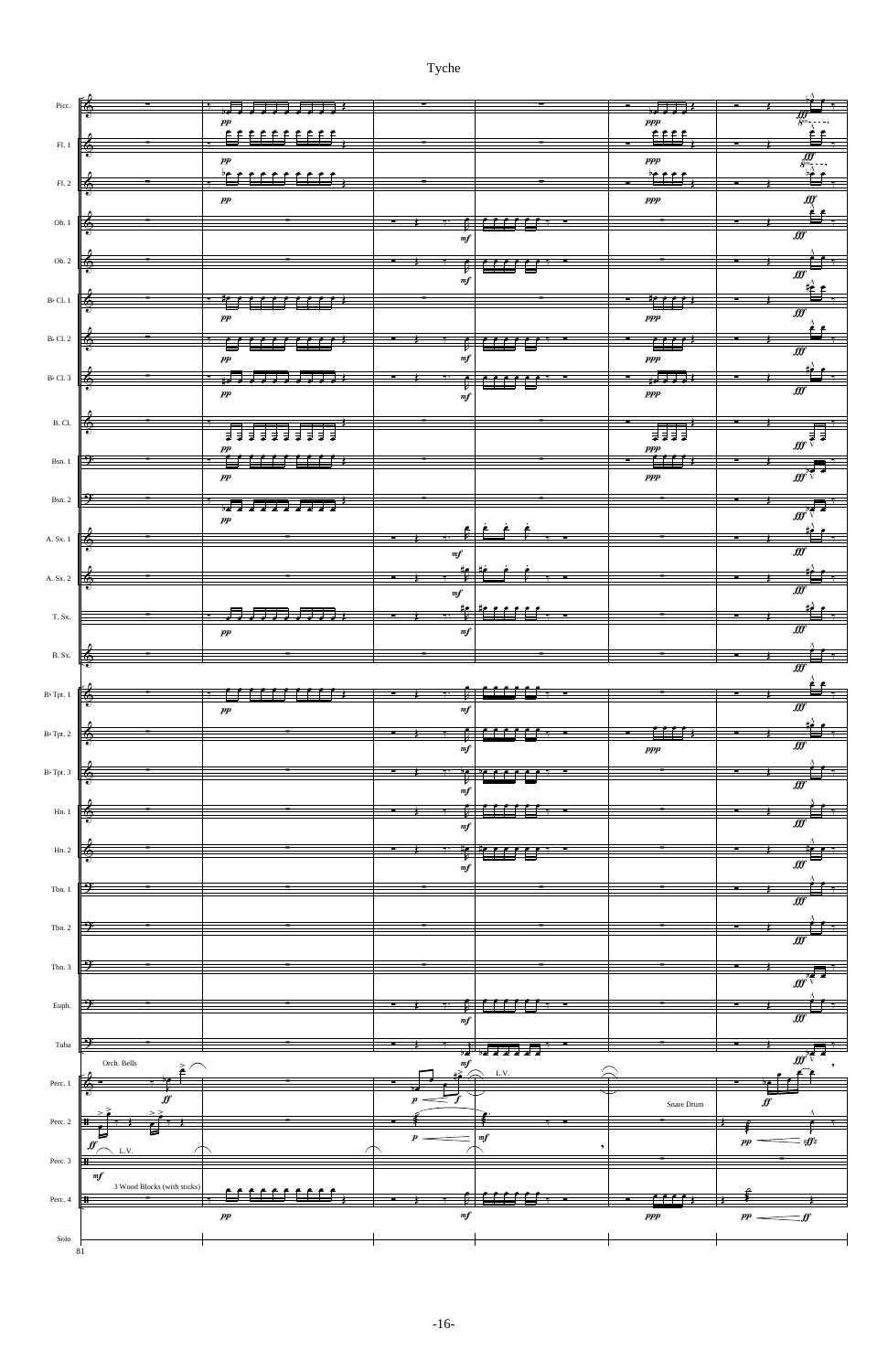*3*

![](_page_17_Figure_1.jpeg)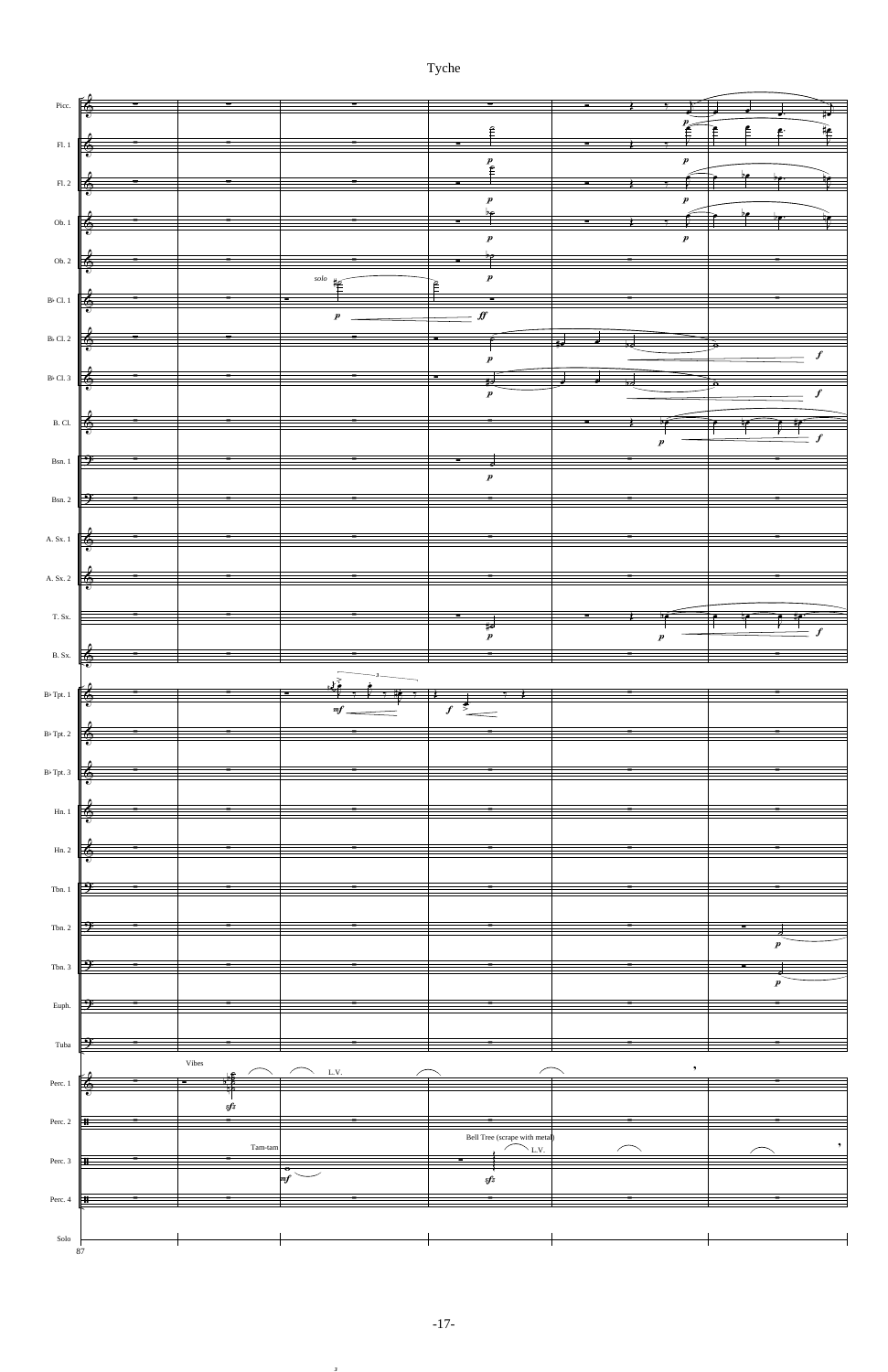![](_page_18_Figure_1.jpeg)

![](_page_18_Figure_0.jpeg)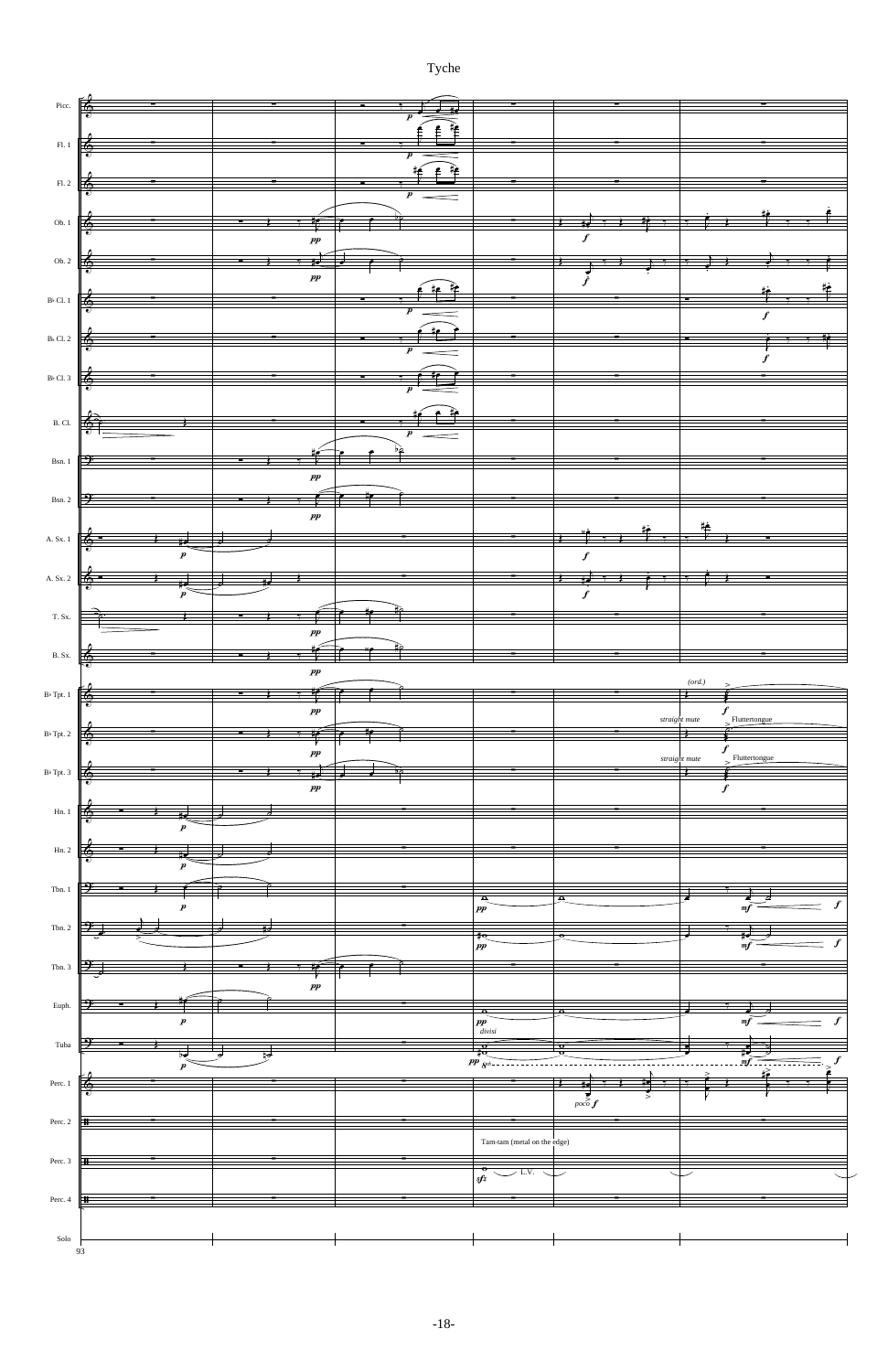| Picc.                            |                              |                                                                                                |               |                   |                      |                                 |                          |                                                                               |  |
|----------------------------------|------------------------------|------------------------------------------------------------------------------------------------|---------------|-------------------|----------------------|---------------------------------|--------------------------|-------------------------------------------------------------------------------|--|
|                                  |                              |                                                                                                | s f z         |                   |                      |                                 |                          |                                                                               |  |
|                                  | 艳                            | $\delta^{va--}_{\sharp\bigwedge^{\Lambda}_{++}}$                                               |               |                   |                      | $\alpha$                        |                          |                                                                               |  |
| $\rm Fl.$ $1$                    |                              |                                                                                                |               |                   |                      |                                 |                          |                                                                               |  |
|                                  |                              | $\begin{array}{c}\n-\frac{1}{\sqrt{3}}\\ \frac{1}{\sqrt{3}}\\ \frac{1}{\sqrt{3}}\n\end{array}$ |               |                   |                      |                                 |                          |                                                                               |  |
|                                  | 恈                            |                                                                                                |               |                   |                      |                                 |                          |                                                                               |  |
|                                  |                              |                                                                                                |               |                   |                      | $\boldsymbol{\Omega}$           |                          |                                                                               |  |
| $\mathop{\rm Fl.}\nolimits 2$    |                              |                                                                                                |               |                   |                      |                                 |                          |                                                                               |  |
|                                  |                              | $s\!f\!z$                                                                                      |               |                   | $\boldsymbol{p}$     |                                 |                          |                                                                               |  |
|                                  |                              |                                                                                                |               |                   |                      | $\overline{\bullet}$            |                          |                                                                               |  |
| Ob. 1                            | $\Phi$                       |                                                                                                |               |                   |                      |                                 |                          |                                                                               |  |
|                                  |                              |                                                                                                |               |                   | $\boldsymbol{p}$     |                                 |                          |                                                                               |  |
|                                  |                              |                                                                                                | $\it s\!f\!z$ |                   |                      |                                 |                          |                                                                               |  |
|                                  |                              |                                                                                                |               |                   |                      | $\alpha$                        |                          |                                                                               |  |
| Ob. $2$                          |                              |                                                                                                |               |                   |                      |                                 |                          |                                                                               |  |
|                                  |                              | $\pmb{\mathit{ff}}$                                                                            |               |                   | $\boldsymbol{p}$     |                                 |                          |                                                                               |  |
|                                  |                              |                                                                                                |               |                   |                      |                                 |                          |                                                                               |  |
| $\overline{\mathbf{B}}$ Cl. 1    |                              |                                                                                                |               |                   |                      |                                 |                          |                                                                               |  |
|                                  |                              |                                                                                                | $s\!f\!z$     |                   | $\boldsymbol{p}$     |                                 |                          |                                                                               |  |
|                                  |                              |                                                                                                |               |                   |                      |                                 |                          |                                                                               |  |
| $B \triangleright C l. 2$        |                              | 毕                                                                                              |               |                   |                      | $\mathbf o$                     |                          |                                                                               |  |
|                                  |                              |                                                                                                |               |                   |                      |                                 |                          |                                                                               |  |
|                                  |                              | $f\hspace{-0.1cm}f$                                                                            |               |                   | $\boldsymbol{p}$     |                                 |                          |                                                                               |  |
|                                  |                              |                                                                                                |               |                   |                      |                                 |                          |                                                                               |  |
| $\rm B \flat$ Cl. 3              | $\bigcirc$                   |                                                                                                |               |                   |                      |                                 |                          |                                                                               |  |
|                                  |                              |                                                                                                |               |                   |                      |                                 |                          |                                                                               |  |
|                                  |                              |                                                                                                |               |                   |                      |                                 |                          |                                                                               |  |
|                                  |                              |                                                                                                |               |                   |                      |                                 |                          |                                                                               |  |
| $\, {\bf B}.\, {\bf Cl}.\,$      | $\bigcirc$                   |                                                                                                |               |                   |                      |                                 |                          |                                                                               |  |
|                                  |                              |                                                                                                |               |                   |                      |                                 |                          |                                                                               |  |
|                                  |                              |                                                                                                |               |                   |                      |                                 |                          |                                                                               |  |
| Bsn. 1                           | P)                           |                                                                                                |               |                   |                      |                                 |                          |                                                                               |  |
|                                  |                              |                                                                                                |               |                   |                      |                                 |                          |                                                                               |  |
|                                  |                              |                                                                                                |               |                   |                      |                                 |                          |                                                                               |  |
|                                  |                              |                                                                                                |               |                   |                      |                                 |                          |                                                                               |  |
| Bsn. 2                           |                              |                                                                                                |               |                   |                      |                                 |                          |                                                                               |  |
|                                  |                              |                                                                                                |               |                   |                      |                                 |                          |                                                                               |  |
|                                  |                              |                                                                                                |               |                   | 艳                    | $\mathbf{\overline{e}}$         |                          |                                                                               |  |
| A. Sx. 1                         |                              |                                                                                                |               |                   |                      |                                 |                          |                                                                               |  |
|                                  | Ģ                            |                                                                                                |               |                   |                      |                                 |                          |                                                                               |  |
|                                  |                              |                                                                                                |               |                   | $\boldsymbol{p}$     |                                 |                          |                                                                               |  |
|                                  |                              |                                                                                                |               |                   |                      | $\alpha$                        |                          |                                                                               |  |
| A. Sx. 2                         | Ģ                            |                                                                                                |               |                   |                      |                                 |                          |                                                                               |  |
|                                  |                              |                                                                                                |               |                   | $\boldsymbol{p}$     |                                 |                          |                                                                               |  |
|                                  |                              |                                                                                                |               |                   |                      |                                 |                          |                                                                               |  |
| T. Sx.                           |                              |                                                                                                |               |                   |                      |                                 |                          |                                                                               |  |
|                                  |                              |                                                                                                |               |                   |                      |                                 |                          |                                                                               |  |
|                                  |                              |                                                                                                |               |                   |                      |                                 |                          |                                                                               |  |
|                                  |                              |                                                                                                |               |                   |                      |                                 |                          |                                                                               |  |
| $\frac{1}{2}$ B. Sx.             |                              |                                                                                                |               |                   |                      |                                 |                          |                                                                               |  |
|                                  |                              |                                                                                                |               |                   |                      |                                 |                          |                                                                               |  |
|                                  |                              |                                                                                                |               |                   |                      |                                 |                          |                                                                               |  |
|                                  | $B \rightarrow \text{Tr. 1}$ |                                                                                                |               |                   |                      | $\overline{\mathcal{C}}$        |                          | $\frac{1}{\sqrt{1-\frac{1}{2}}}\left(\frac{1}{\sqrt{1-\frac{1}{2}}}\right)^2$ |  |
|                                  |                              |                                                                                                |               |                   |                      |                                 |                          |                                                                               |  |
|                                  |                              | mute out                                                                                       |               | $\boldsymbol{p}$  |                      |                                 |                          |                                                                               |  |
|                                  |                              |                                                                                                |               | $\equiv$ $\equiv$ | $\frac{1}{2}$        |                                 |                          | $\overline{\mathcal{X}}$                                                      |  |
|                                  | $B \rightarrow \text{Tr. 2}$ |                                                                                                |               |                   |                      |                                 |                          |                                                                               |  |
|                                  |                              |                                                                                                |               | $\boldsymbol{p}$  |                      |                                 |                          |                                                                               |  |
|                                  |                              | mute out                                                                                       |               |                   |                      |                                 |                          |                                                                               |  |
|                                  |                              |                                                                                                |               |                   | $\overrightarrow{1}$ | $ \gamma\>$ if<br>$\rightarrow$ | $\overline{\phantom{a}}$ |                                                                               |  |
|                                  |                              |                                                                                                |               |                   |                      |                                 |                          |                                                                               |  |
|                                  |                              |                                                                                                |               | $\pmb{p}$         |                      |                                 |                          |                                                                               |  |
|                                  | Hn.1                         |                                                                                                |               |                   |                      |                                 |                          |                                                                               |  |
|                                  |                              |                                                                                                |               |                   |                      |                                 |                          |                                                                               |  |
|                                  |                              |                                                                                                |               |                   |                      |                                 |                          |                                                                               |  |
|                                  |                              |                                                                                                |               |                   |                      |                                 |                          |                                                                               |  |
| Hn.2                             |                              |                                                                                                |               |                   |                      |                                 |                          |                                                                               |  |
|                                  |                              |                                                                                                |               |                   |                      |                                 |                          |                                                                               |  |
|                                  |                              |                                                                                                |               |                   |                      |                                 |                          |                                                                               |  |
| Tbn. 1 $\boxed{2^{\frac{1}{2}}}$ |                              |                                                                                                |               |                   |                      |                                 |                          |                                                                               |  |
|                                  |                              |                                                                                                |               |                   |                      |                                 |                          |                                                                               |  |
|                                  |                              |                                                                                                |               |                   |                      |                                 |                          |                                                                               |  |
|                                  |                              |                                                                                                |               |                   |                      |                                 |                          | ナ冷戦                                                                           |  |
| Tbn. 2 $\boxed{2^2}$             |                              |                                                                                                |               |                   |                      |                                 |                          |                                                                               |  |
|                                  |                              |                                                                                                |               |                   |                      |                                 |                          |                                                                               |  |
|                                  |                              |                                                                                                |               |                   |                      |                                 |                          |                                                                               |  |
| Tbn. $3$                         | D:                           |                                                                                                |               |                   |                      |                                 |                          |                                                                               |  |
|                                  |                              |                                                                                                |               |                   |                      |                                 |                          |                                                                               |  |
|                                  |                              |                                                                                                |               |                   |                      |                                 |                          | f                                                                             |  |
|                                  |                              |                                                                                                |               |                   |                      |                                 |                          |                                                                               |  |
|                                  | Ð.                           |                                                                                                |               |                   |                      |                                 |                          |                                                                               |  |

![](_page_19_Figure_2.jpeg)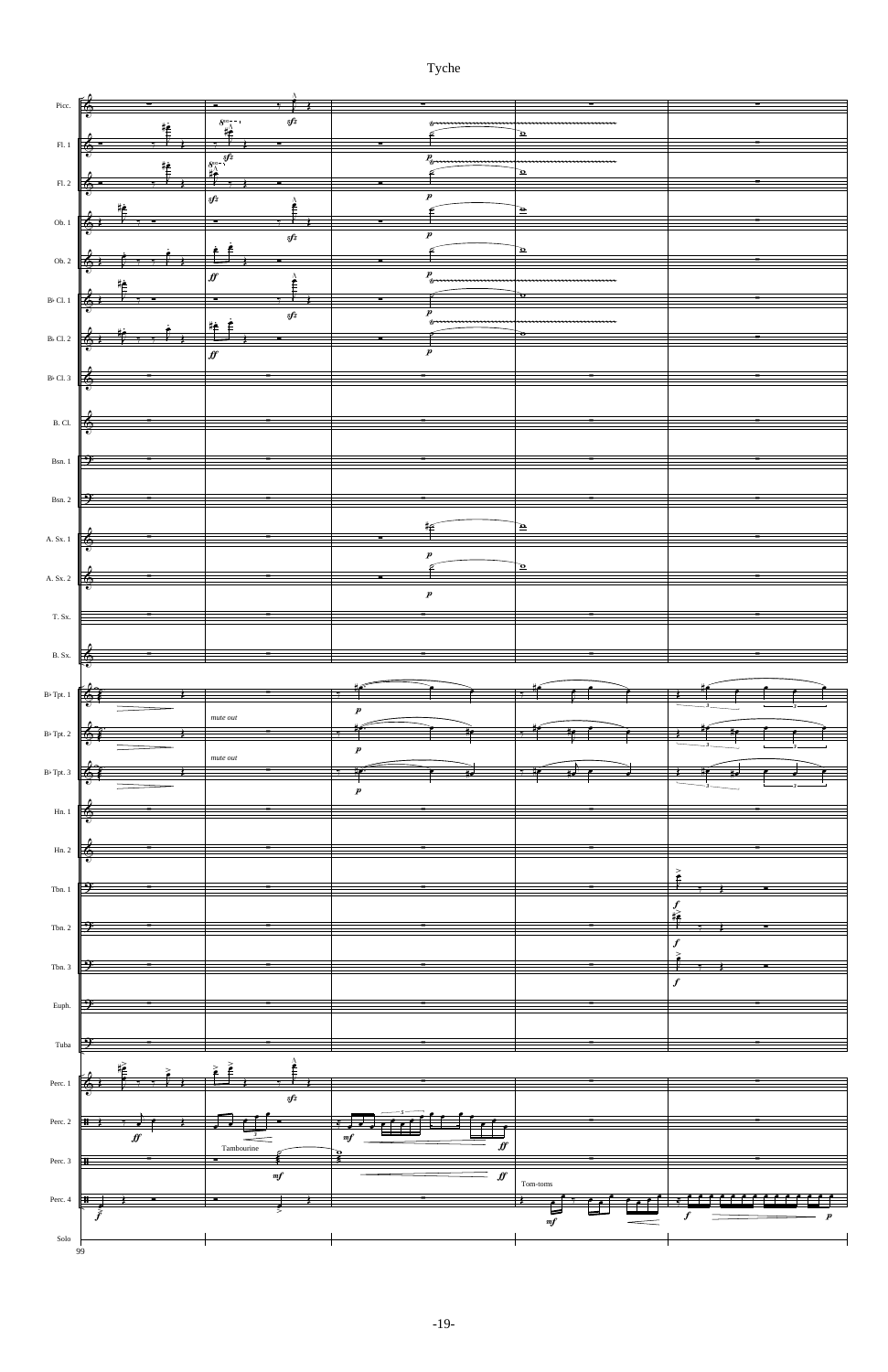![](_page_20_Figure_1.jpeg)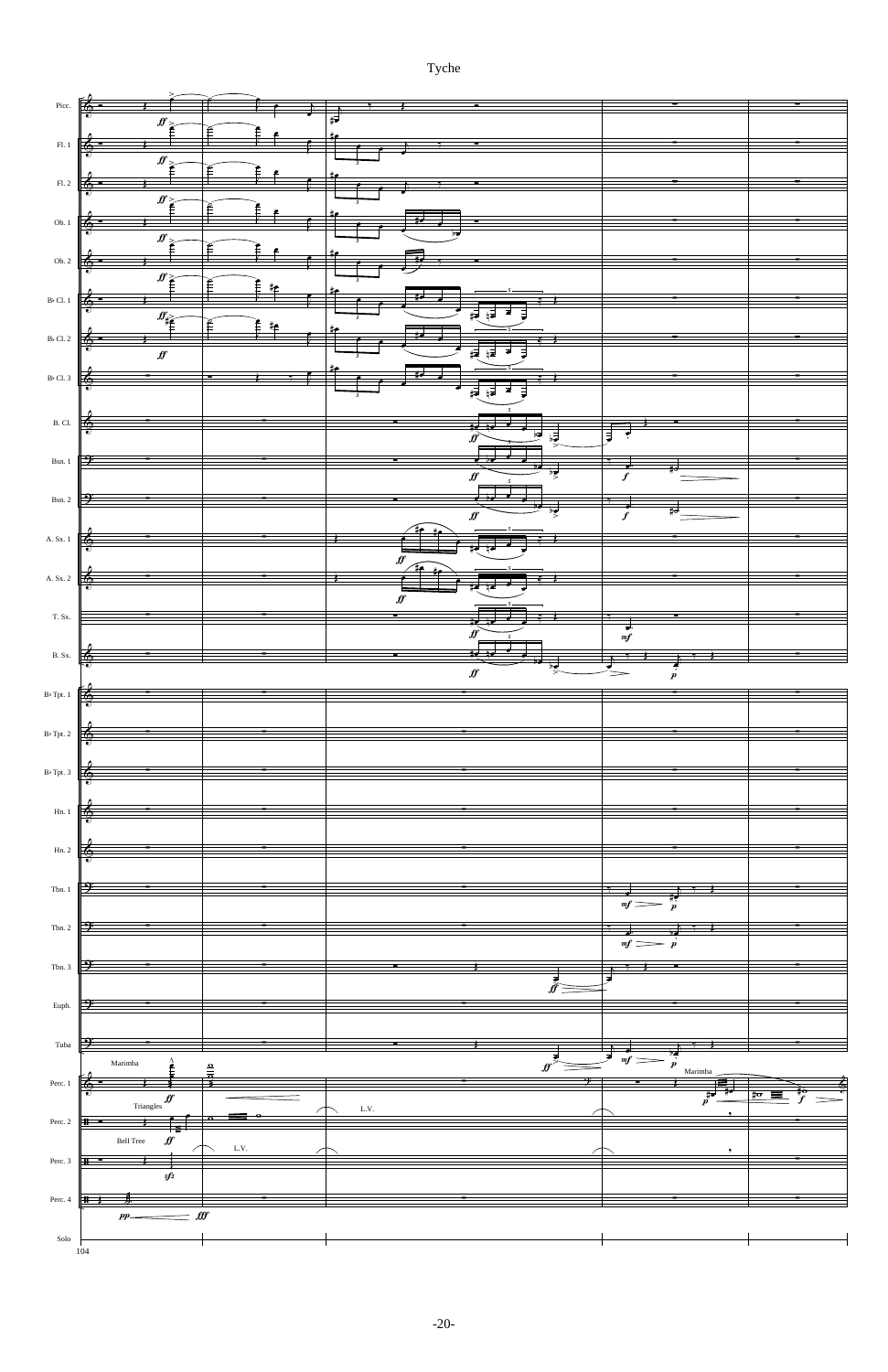![](_page_21_Figure_0.jpeg)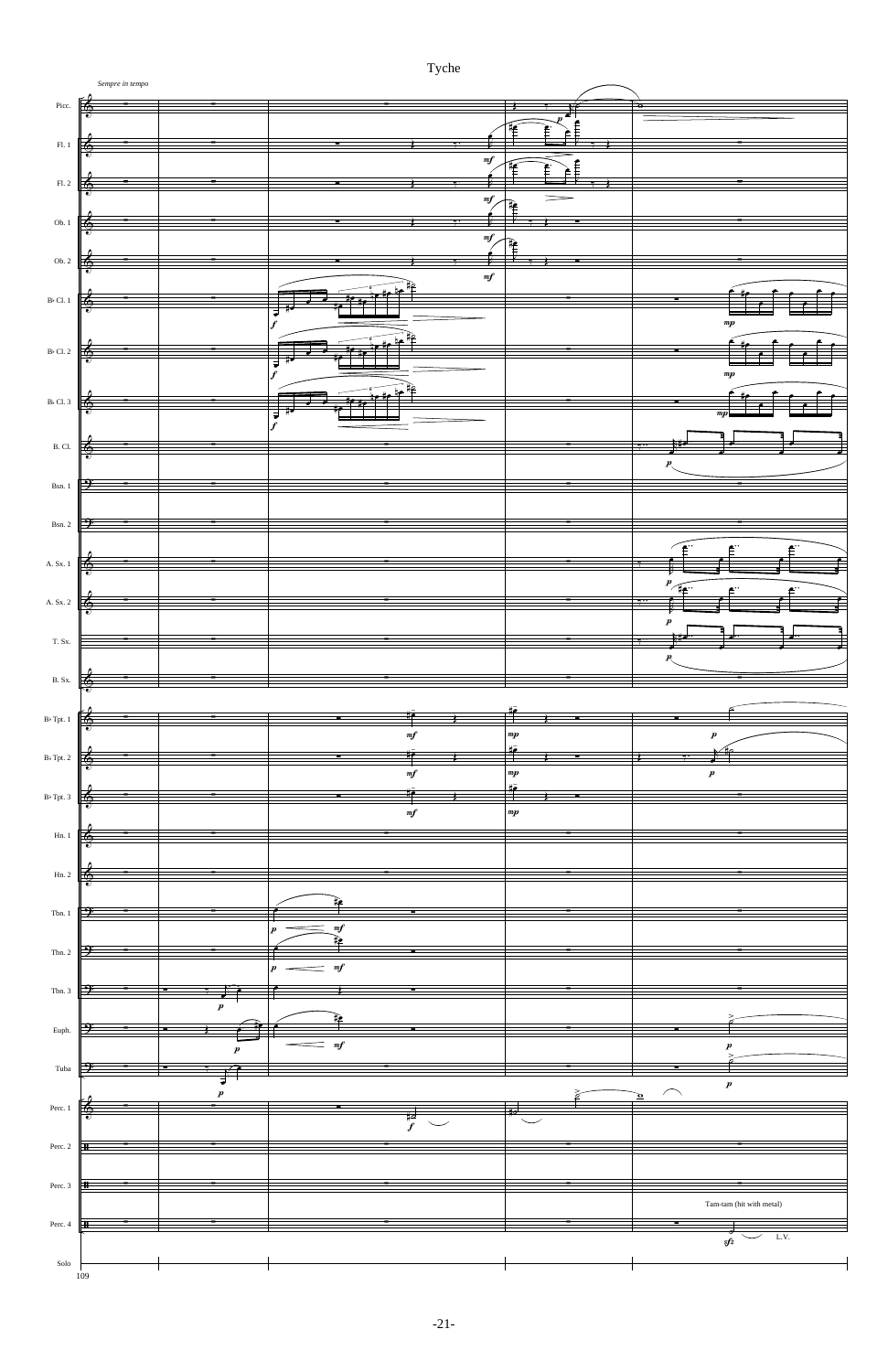![](_page_22_Figure_1.jpeg)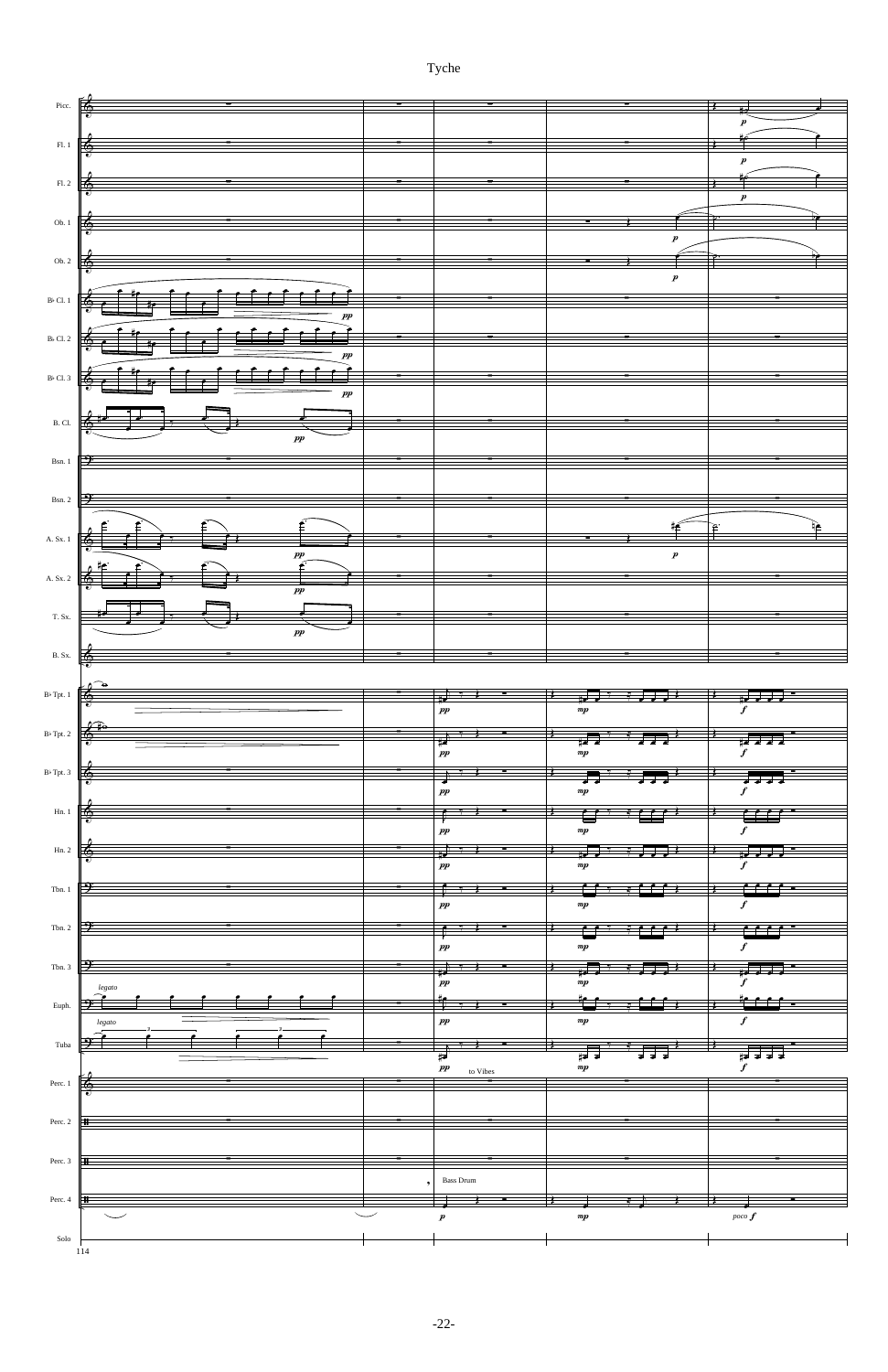![](_page_23_Figure_1.jpeg)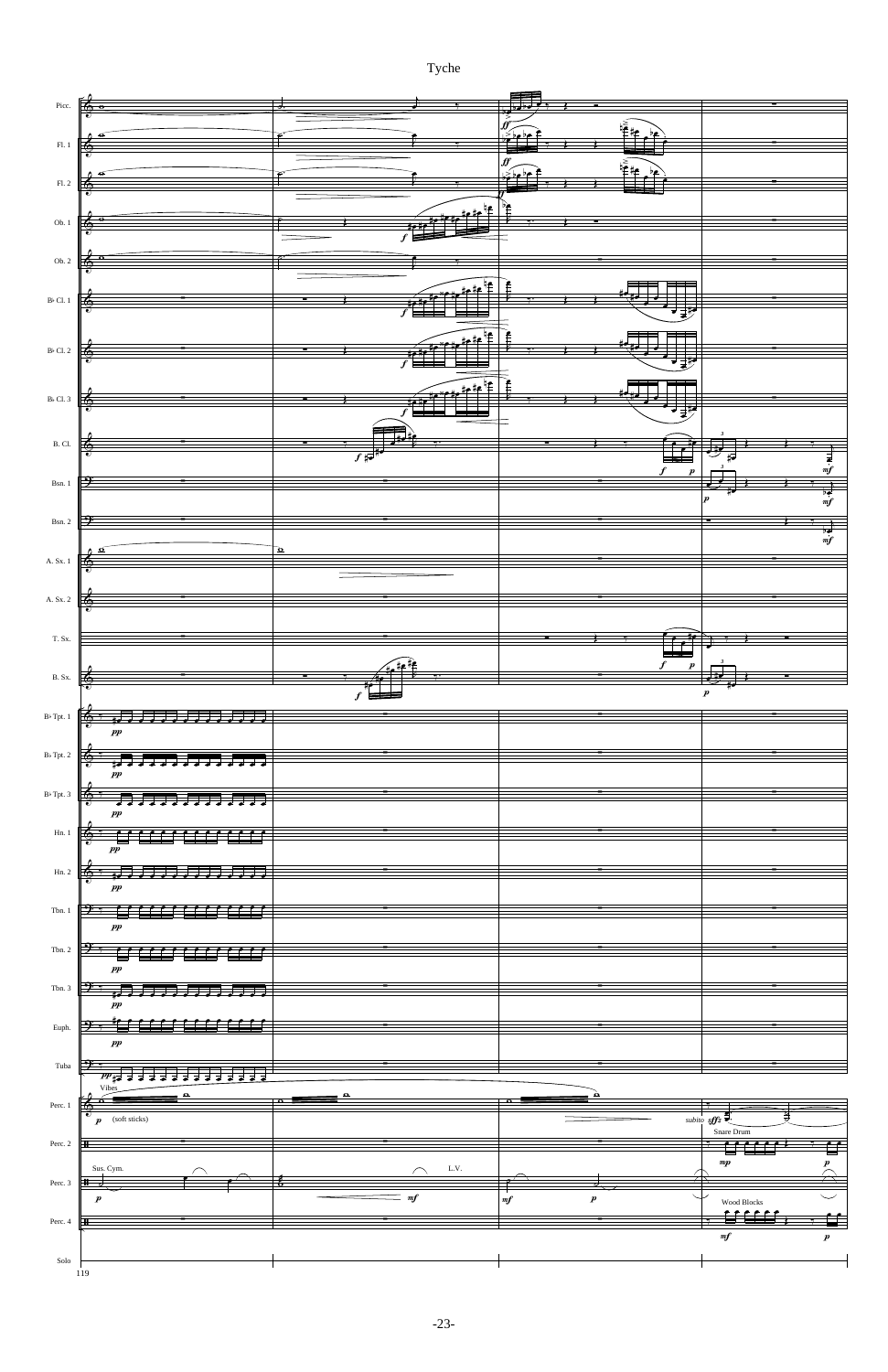![](_page_24_Figure_1.jpeg)

![](_page_24_Figure_0.jpeg)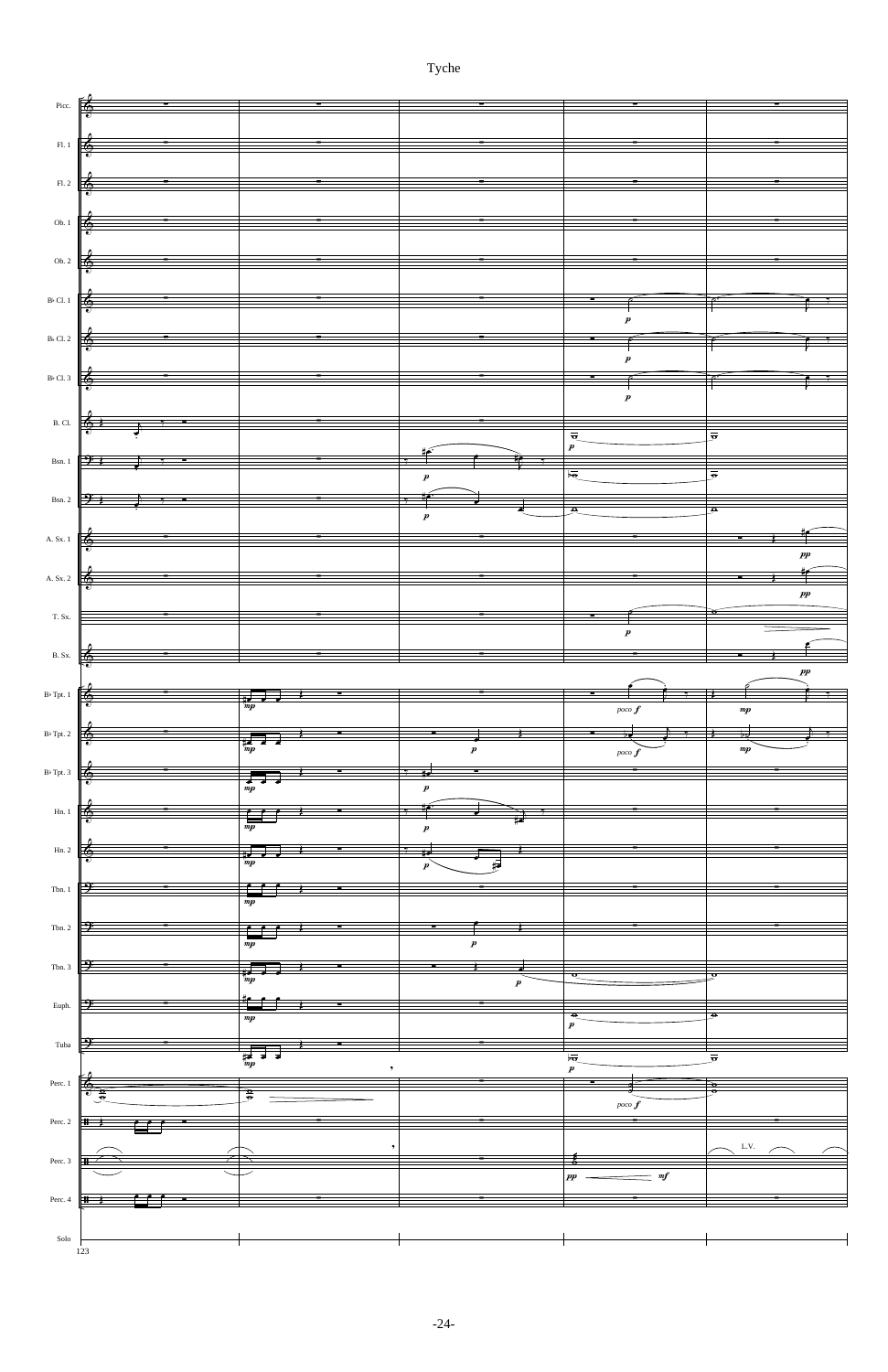![](_page_25_Figure_1.jpeg)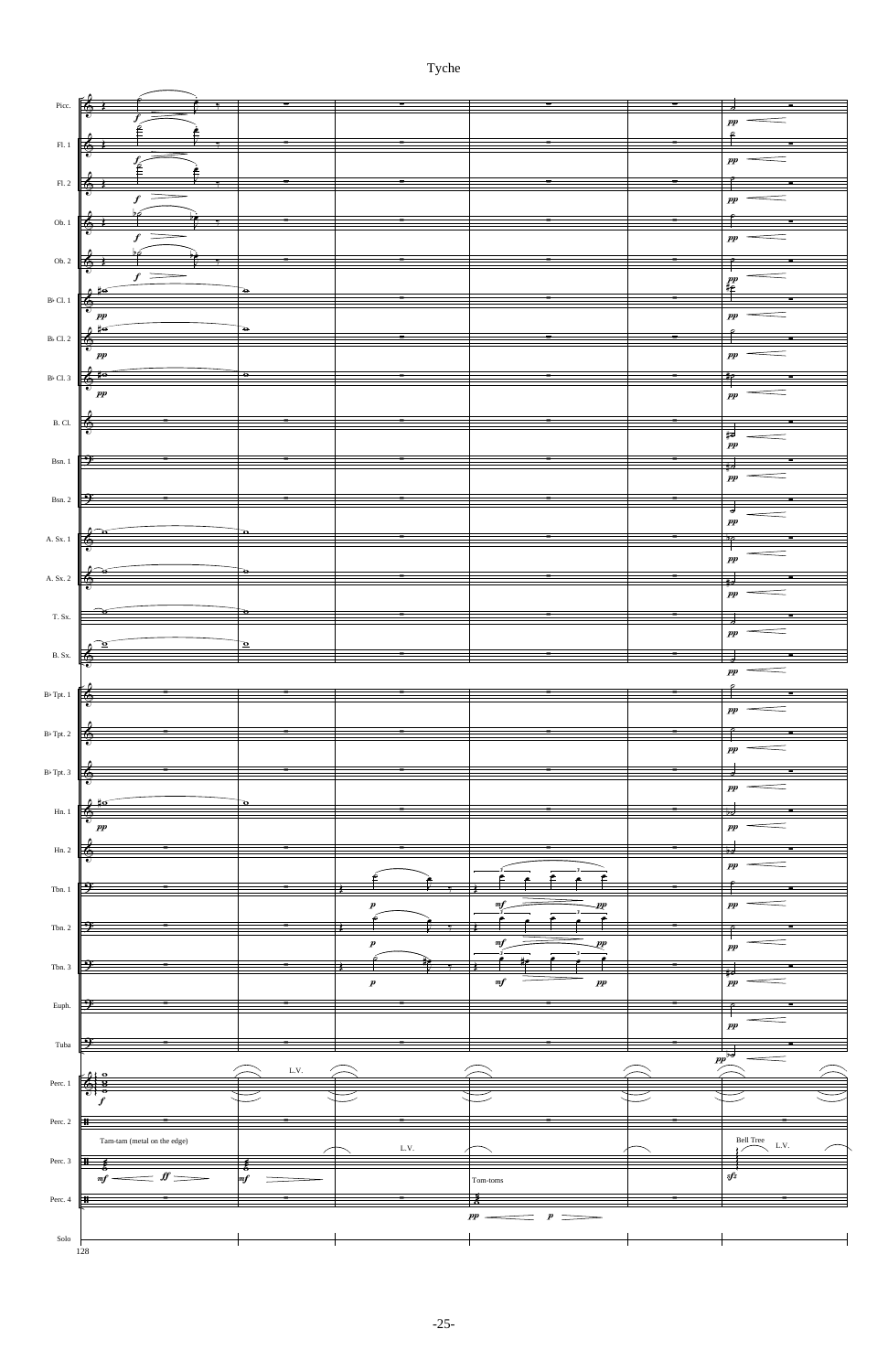![](_page_26_Figure_1.jpeg)

|--|